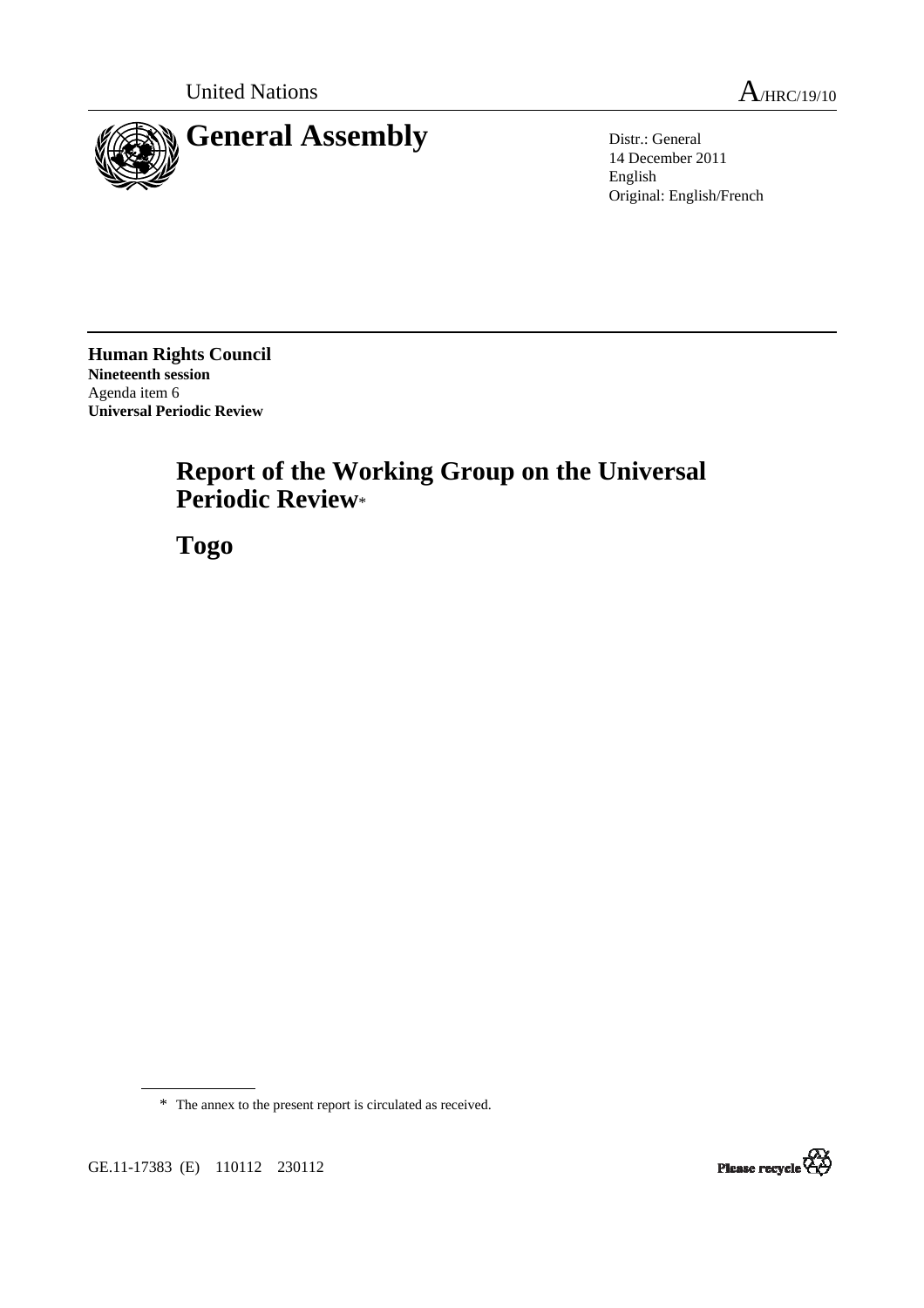#### **A/HRC/19/10**

# Contents

|       |    | Paragraphs  | Page |
|-------|----|-------------|------|
|       |    | $1 - 4$     | 3    |
| T.    |    | $5 - 99$    | 3    |
|       | A. | $5 - 32$    | 3    |
|       | В. | $33 - 99$   | 6    |
| П.    |    | $100 - 104$ | 13   |
| Annex |    |             |      |
|       |    |             | 23   |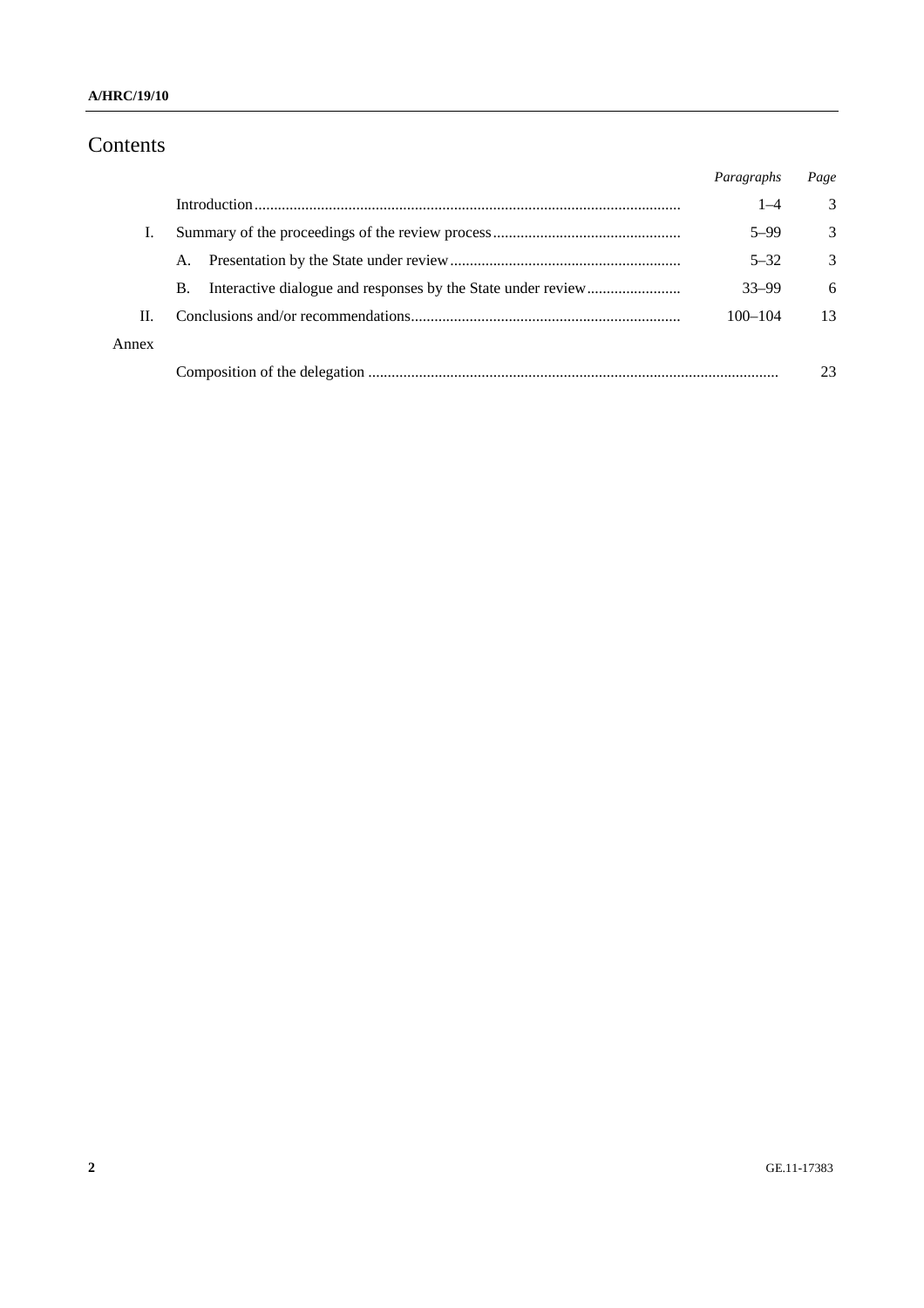# **Introduction**

1. The Working Group on the Universal Periodic Review, established in accordance with Human Rights Council resolution 5/1 of 18 June 2007, held its twelfth session from 3 to 14 October 2011. The review of Togo was held at the 8th meeting on 6 October 2011. The delegation of Togo was headed by Ms. Léonardina Rita Doris Wilson-de Souza, Minister of Human Rights, Consolidation of Democracy, and Civic Education. At its 12th meeting held on 10 October 2011, the Working Group adopted the report on Togo.

2. On 20 June 2011, the Human Rights Council selected the following group of rapporteurs (troika) to facilitate the review of Togo: Botswana, Kuwait, Poland.

3. In accordance with paragraph 15 of the annex to resolution 5/1, the following documents were issued for the review of Togo:

A national report submitted and a written presentation made in accordance with paragraph 15 (a) (A/HRC/WG.6/12/TGO/1);

 (b) A compilation prepared by the Office of the United Nations High Commissioner for Human Rights (OHCHR) in accordance with paragraph 15 (b) (A/HRC/WG.6/12/TGO/2);

 (c) A summary prepared by OHCHR in accordance with paragraph 15 (c) (A/HRC/WG.6/12/TGO/3).

4. A list of questions prepared in advance by the Netherlands, Slovenia and the United Kingdom of Great Britain and Northern Ireland was transmitted to Togo through the troika. These questions are available on the extranet of the universal periodic review (UPR).

## **I. Summary of the proceedings of the review process**

#### **A. Presentation by the State under review**

5. Ms. Wilson-de Souza, Minister for Human Rights, Consolidation of Democracy and Civic Education, said that the universal periodic review process had provided Togo with the opportunity to reaffirm its commitment to human rights and to take stock of its continuing efforts to promote and protect human rights.

6. The process of drafting the national report had been both participatory and inclusive; it had been accompanied by a wide range of awareness-raising and educational activities involving all civil society organizations and had received support in various forms from international partners.

7. The delegation focused on three of the eight points mentioned in the national report. Firstly, the Government gave priority to the promotion and protection of human rights on the ground and based the implementation of all its strategic policies and development programmes on human rights principles. The Government's endeavours enjoyed the support of civil society organizations and development partners.

8. Togo had ratified the majority of international human rights instruments and incorporated them into its fundamental law. It had recently ratified the Optional Protocol to the Convention against Torture and Other Cruel, Inhuman or Degrading Treatment or Punishment and had abolished the death penalty in 2009. It was preparing to ratify the Second Optional Protocol to the International Covenant on Civil and Political Rights, the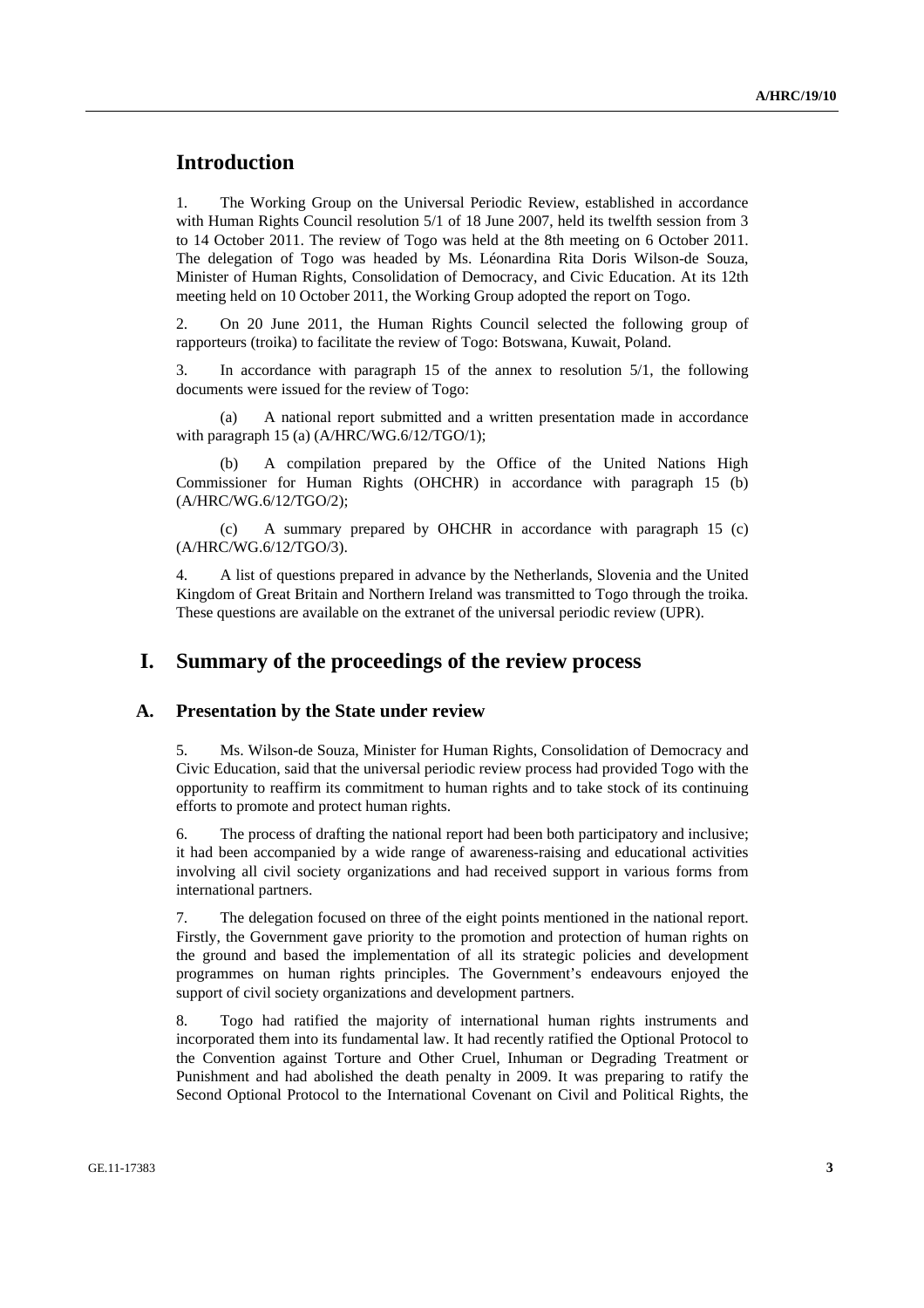International Convention for the Protection of All Persons from Enforced Disappearance and the African Charter on Democracy, Elections and Governance.

9. Togo had taken steps to align its legislation with the provisions of the international instruments to which it was a party.

10. The Constitution of Togo guaranteed the right to life, security, physical integrity and privacy, and prohibited torture and other cruel, inhuman or degrading treatment or punishment. Those rights were also the subject of specific legislation.

11. The country's National Human Rights Commission had been set up in 1987 and had enjoyed "A" status since becoming a constitutional body in 1992. The independence of the Commission was guaranteed by the method used to appoint its members, its multidisciplinary composition and its financial autonomy. The National Assembly voted on the operational budget of the Commission each year.

12. With regard to the fight against impunity, the Truth, Justice and Reconciliation Commission had finished gathering statements and concluded its inquiries, and was currently at the public hearing stage. Once that stage was completed, the Commission would formulate its recommendations. Establishing the Court of Audit had also made a significant contribution to the fight against impunity for bad governance.

13. The Constitution also guaranteed freedom of conscience, religion, opinion, expression and association. The exercise of those freedoms was governed by legislation and regulations, in particular the Press Code, the Act of 1901 and the decree laying down the conditions for cooperation between the Government and NGOs.

14. Freedom of access to the courts and the guarantee of a fair trial were recognized in the Constitution. Furthermore, through its national programme to modernize the justice system, the Government, in collaboration with its development partners, was working to strengthen the independence and capacity of the judiciary. The programme also provided for the construction of courts and detention centres that met international standards.

15. Environmental protection was a major concern of the Government, which had adopted several laws to avert biotechnological risks. Togo had adopted the law establishing the Water Code in 2010 and the population's access to drinking water in rural, semi-urban and urban areas had been improved.

16. A national strategy to provide decent housing for all had been adopted, together with a sectoral investment schedule that included the National Housing Programme for the period 2009–2013.

17. In addition, the agricultural recovery strategy implemented by Togo since 2008 had generated a surplus of crops in 2010. The National Food Security Agency had been set up to regulate the price of basic foodstuffs.

18. Togo had ratified 18 International Labour Organization (ILO) conventions, including the 8 core conventions, and had just adopted several bills authorizing the ratification of conventions Nos. 102, 187, 122, 81, 129 and 150.

19. The country was firmly committed to combating poverty by promoting employment, providing social protection for workers and strengthening the institutions responsible for employment. A new labour code had been adopted in 2006 and the civil service was in the process of being modernized. Laws establishing the Social Security Code and introducing compulsory health insurance for public servants had been adopted in 2011.

20. A ministry had been established to better promote social and professional integration and inclusion, particularly of young people, and to reduce regional inequalities. Several other initiatives, including the national volunteers' programme and the Integration and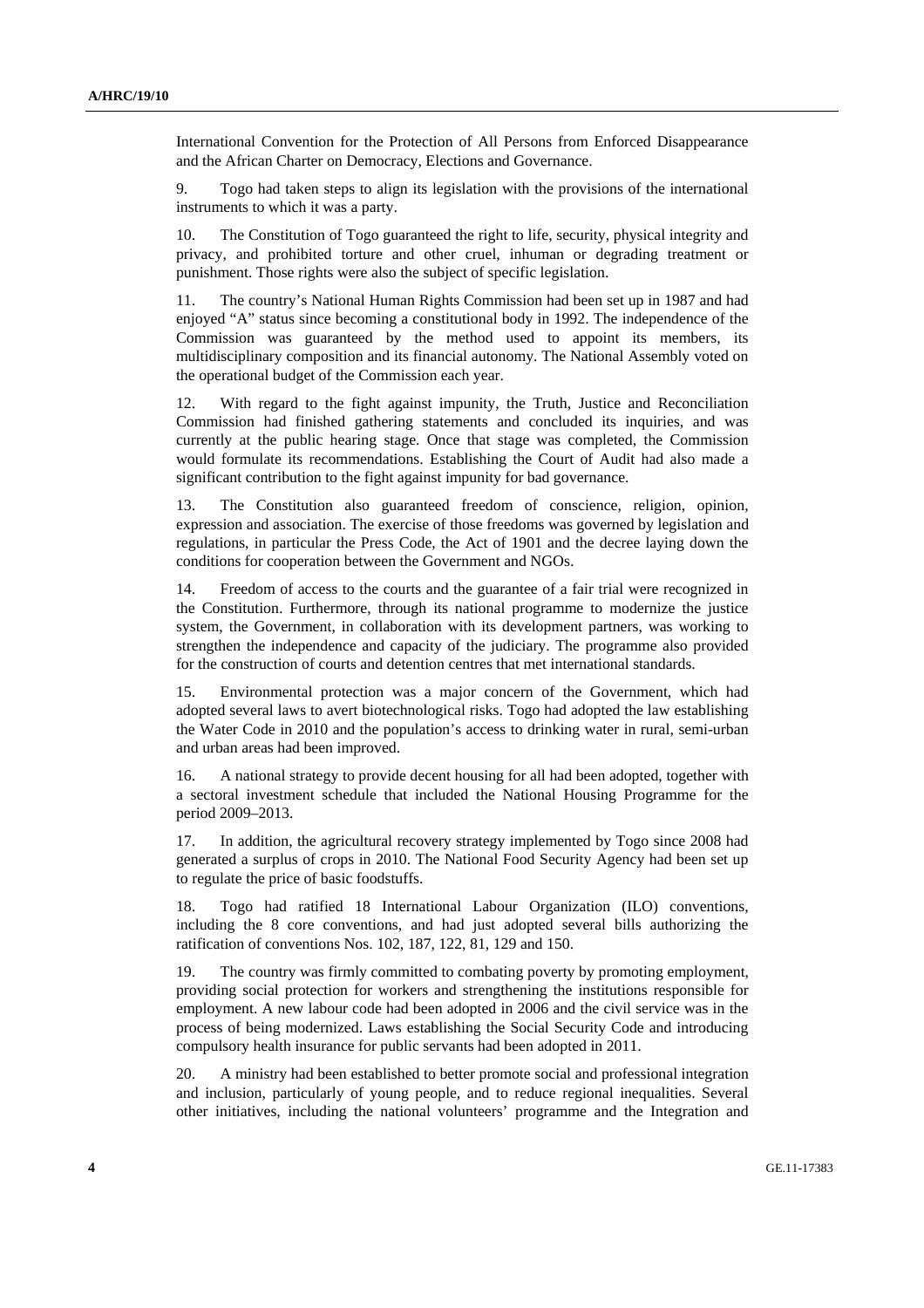Employment Support Programme, were being implemented. Support was also provided for certain income-generating activities, particularly those of women's groups.

21. Freedom of association was guaranteed through the country's six trade union confederations and one employers' organization.

22. The Constitution set out the principle of free and compulsory primary education for children up to the age of 15. The first stage of providing free education had begun in 2008 and had led to a rise in school enrolment rates. In order to meet the challenge of achieving universal primary education by 2015, Togo had adopted a plan and the associated budget for the education sector for 2010–2020. Despite all those efforts, the effective exercise of the right to education was curtailed by certain sociocultural constraints, insufficient funding, inadequate infrastructure and a shortage of qualified teaching staff.

23. Togo had adopted the law establishing the Health Code and was committed to the Millennium Development Goal for health. It had drawn up a health development plan for the period 2009–2013 and theme-based strategies on malaria and HIV/AIDS had been implemented. Moreover, Togo had carried out high-impact interventions in an attempt to reduce maternal, neonatal, infant and child mortality.

24. An expanded programme of immunization was in operation across the country. Antiretroviral treatment had been provided free of charge since 2008, leading to a marked increase in the number of people receiving the treatment. Various measures aimed at preventing the transmission of HIV/AIDS from mother to child had been taken, such as increasing the number of dedicated care centres.

25. Notwithstanding the financial difficulties arising from the suspension of international cooperation for nearly 15 years, Togo had launched numerous initiatives aimed at protecting the rights of specific groups.

26. With regard to women's rights, in addition to establishing a ministry dealing specifically with women's affairs in 2010, Togo had adopted a law on female genital mutilation in 1998, and a national policy on gender equality and equity and the related plan of action in 2011. It was expected that a bill to amend the Individuals and Family Code would be adopted in 2011. Furthermore, a national strategy paper on gender mainstreaming in policies and programmes had been drawn up in 2006.

27. With regard to the rights of the child, Togo had adopted a law on the organization of civil registration in Togo and installed a child protection telephone helpline. The 2007 law establishing the Children's Code incorporated all the provisions of the relevant international instruments to which Togo was a party.

28. With regard to persons with disabilities, Togo had ratified the Convention on the Rights of Persons with Disabilities and the Optional Protocol thereto in March 2011. The 2004 law on the social protection of persons with disabilities was currently being revised to bring it into line with the Convention.

29. With regard to refugees, Togo had adopted a law on refugee status in 2000 and set up a national office to coordinate assistance to refugees in 1994. Togo was a safe haven for refugees fleeing the political situation in the subregion but required the assistance of the international community to take care of them.

30. With regard to achievements, best practices, challenges and constraints, Togo had taken action in the political, economic and social spheres to improve the living conditions of its citizens. However, the impact of such action was often dependent on the limited means at the State's disposal.

31. Lastly, as to what Togo hoped to get out of the process, the delegation had chosen to focus on only a few of many possible items. They included capacity-building to ensure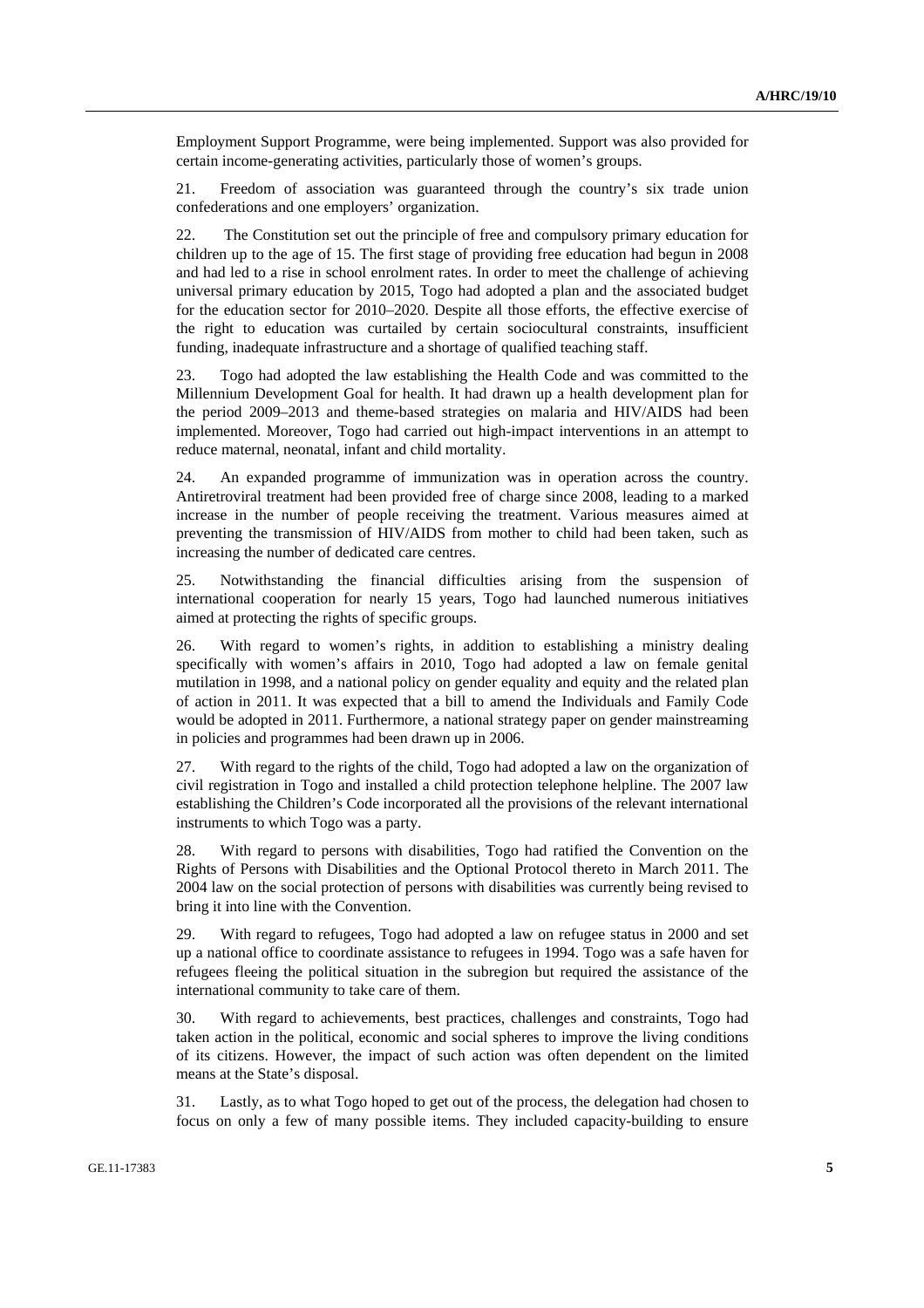equal access to justice; support for the establishment of a follow-up mechanism for the recommendations of the Truth, Justice and Reconciliation Commission; support for the implementation of a programme similar to the emergency programme to support the prison sector; support for the Inter-ministerial Commission for the Preparation of Initial and Periodic Reports; support for the harmonization of domestic legislation with international instruments; and support for the inclusion of human rights in school curricula.

32. Togo thanked all its bilateral and multilateral partners for continuing to support its efforts to protect and promote human rights. Togo was aware of the great challenges facing it; of the obligations flowing from its human rights commitments; and of the expectations to which those commitments had given rise, and the difficulties it would face in fulfilling them. However, Togo would do all in its power to ensure that human rights were at the heart of the new vision and direction taken by the Government. Togo therefore renewed its appeal to the international community to match its determination and help create the conditions for true national reconciliation.

#### **B. Interactive dialogue and responses by the State under review**

33. During the interactive dialogue, 43 delegations made statements. Recommendations made during the dialogue are to be found in section II of the present report.

34. Cuba highlighted that the protection and promotion of human rights was a priority for Togo, despite the difficulties that it faced. Cuba acknowledged the fact that the right to a healthy environment reached constitutional rank; the several initiatives implemented regarding the right to food; the positive developments regarding education; the plan on sanitation; and the strategy to reduce HIV/AIDS and child and maternal mortality. Cuba made recommendations.

35. Algeria noted with appreciation the adoption of policies on access to safe water, food, housing, education, and health and justice reform, as well as the particular attention devoted to vulnerable groups in that regard. It also noted ongoing challenges, such as violence against women, prison overcrowding, poverty, illiteracy and women's underrepresentation in decision-making bodies, and urged the international community to lend the necessary support to the country. Algeria made recommendations.

36. France asked Togo whether the National Human Rights Commission had presented any conclusions with regard to the examination of torture claims. Furthermore, it expressed concern with regard to the lack of independence of the judiciary and the lack of respect for rules concerning custody, which was in contradiction with the State's international commitments and its constitution. France also expressed concern at bad detention conditions, arbitrary detention and prolonged detention without judgment. France made recommendations.

37. The Bolivarian Republic of Venezuela welcomed the efforts deployed by Togo regarding economic, social and cultural rights, despite the economic difficulties it faced. It acknowledged the fact that Togo had increased the school enrolment rate, as well as the budget allocated to education. It noted that the international community should provide Togo with assistance and cooperation to face the current infrastructure needs in the area of education. The Bolivarian Republic of Venezuela made a recommendation.

38. Canada welcomed the decriminalization of press crimes, abolishment of the death penalty, law on rape, decreased education fees, awareness-raising on sexual and reproductive health, and the establishment of the Truth, Justice and Reconciliation Commission, recently mandated to investigate allegations of torture. Concern was expressed at domestic violence, the criminalization of consensual sexual relations between adults of the same sex, the limited representation of minorities in civil service, the conduct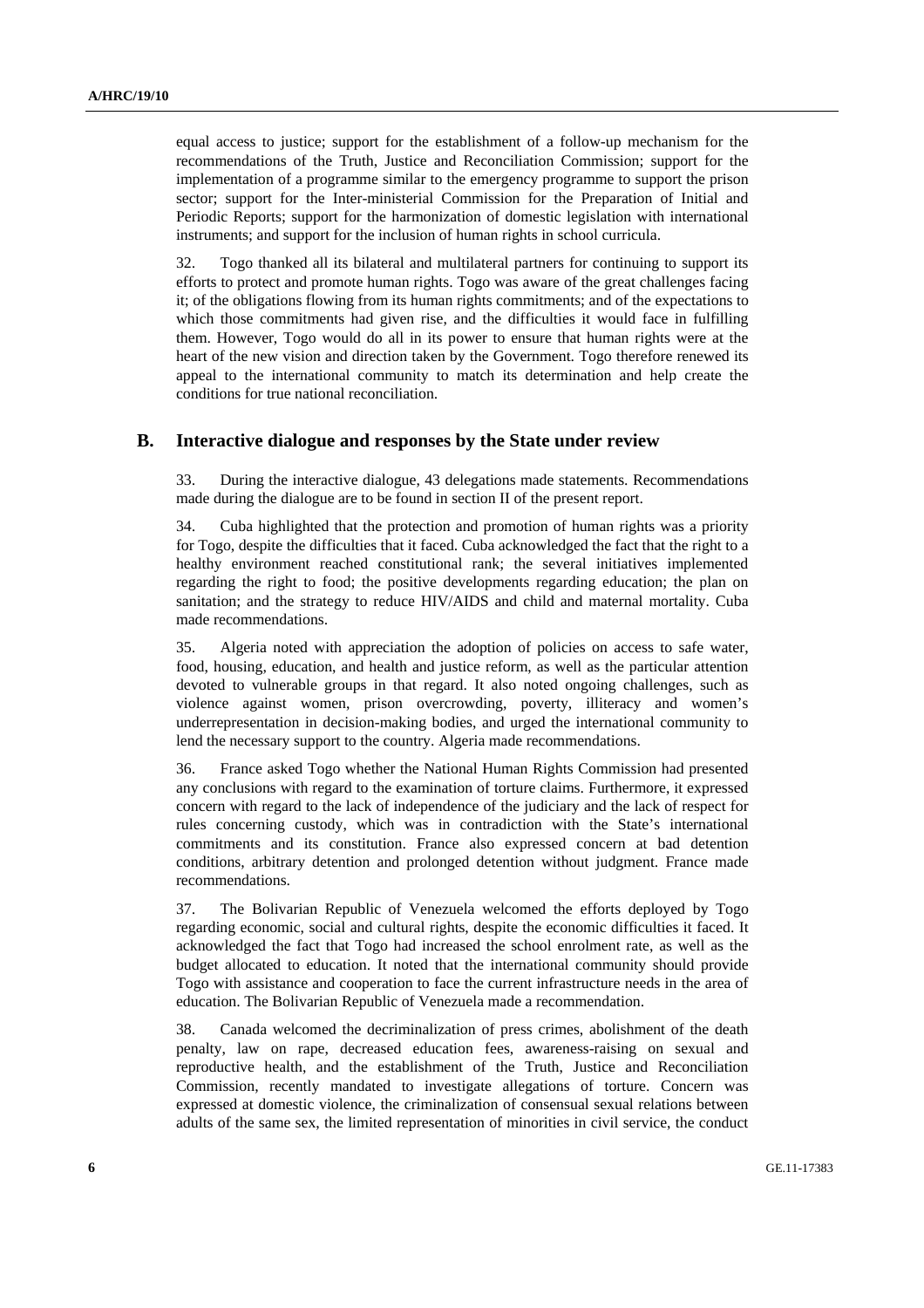of law enforcement personnel, violence against children and child abuse. Canada made recommendations.

39. Spain acknowledged the legal steps taken by Togo to reach a greater equality through the 2005 Law on Equal Treatment. It expressed its belief that the standing invitation to all special procedures would help Togo in improving the protection of human rights. It asked what measures Togo had taken to combat the increasing levels of trafficking in women. Spain made recommendations.

40. The Republic of Moldova commended the adoption of a national human rights action plan and programme and the creation of the National Human Rights Commission, as well as the accession by Togo to several important human rights instruments. However, it expressed concern about discrimination and violence against women owing to cultural or traditional customs, and also urged Togo to step up measures against trafficking. The Republic of Moldova made recommendations.

41. Chad noted with satisfaction that Togo was party to most international and regional human rights instruments and had integrated such instruments into domestic legislation. It thanked Togo for the support provided to overcome the internal tensions of Chad. Chad made a recommendation.

42. Viet Nam acknowledged the remarkable efforts undertaken by Togo in maintaining social stability and security and noted with satisfaction the development in the fields of poverty reduction, education, health care and environmental protection. Viet Nam welcomed the efforts of Togo towards building a State based on the rule of law, and expressed appreciation with regard to the State's commitments to human rights instruments and its cooperation with United Nations mechanisms. Viet Nam made recommendations.

43. Turkey welcomed that Togo was party to many international human rights instruments; the role of the National Human Rights Commission; the establishment of the Truth, Justice and Reconciliation Commission; the State's efforts to enhance the rights of women; the 2007 Children's Code; the measures taken to increase the enrolment rate; and the abolition of the death penalty. Turkey encouraged Togo to continue fighting against child trafficking and to improve equal access to education for children. Turkey made recommendations.

44. Norway commended progress in key areas, while expressing concern at the discrimination faced by women in the education system, the infant and maternal mortality rates and the conditions of detention centres. Norway commended Togo for implementing the 2007 Children's Code and for the provision of free primary school. It expressed its satisfaction with reports indicating a decrease in acts of torture, but remained concerned over the reported lack of independent investigations into alleged torture and violence related to the 2005 elections. Norway made recommendations.

45. China was appreciative of the constructive attitude adopted by Togo for the review, and noted with satisfaction that Togo had acceded to most major human rights conventions. China commended the prioritizing by Togo of the advancement of women's rights and noted with satisfaction the accomplishment in poverty alleviation. China acknowledged the numerous challenges faced by Togo in the protection and promotion of human rights and urged the international community to provide support.

46. Ghana noted with appreciation the increasing efforts by Togo to strengthen its political, economic, administrative and institutional governance; the implementation of the Permanent Framework for Dialogue and Consultation; the "A" status of the National Human Rights Commission, and the special measures adopted in the fields of education and employment. It congratulated Togo for its recent elections. Ghana made recommendations.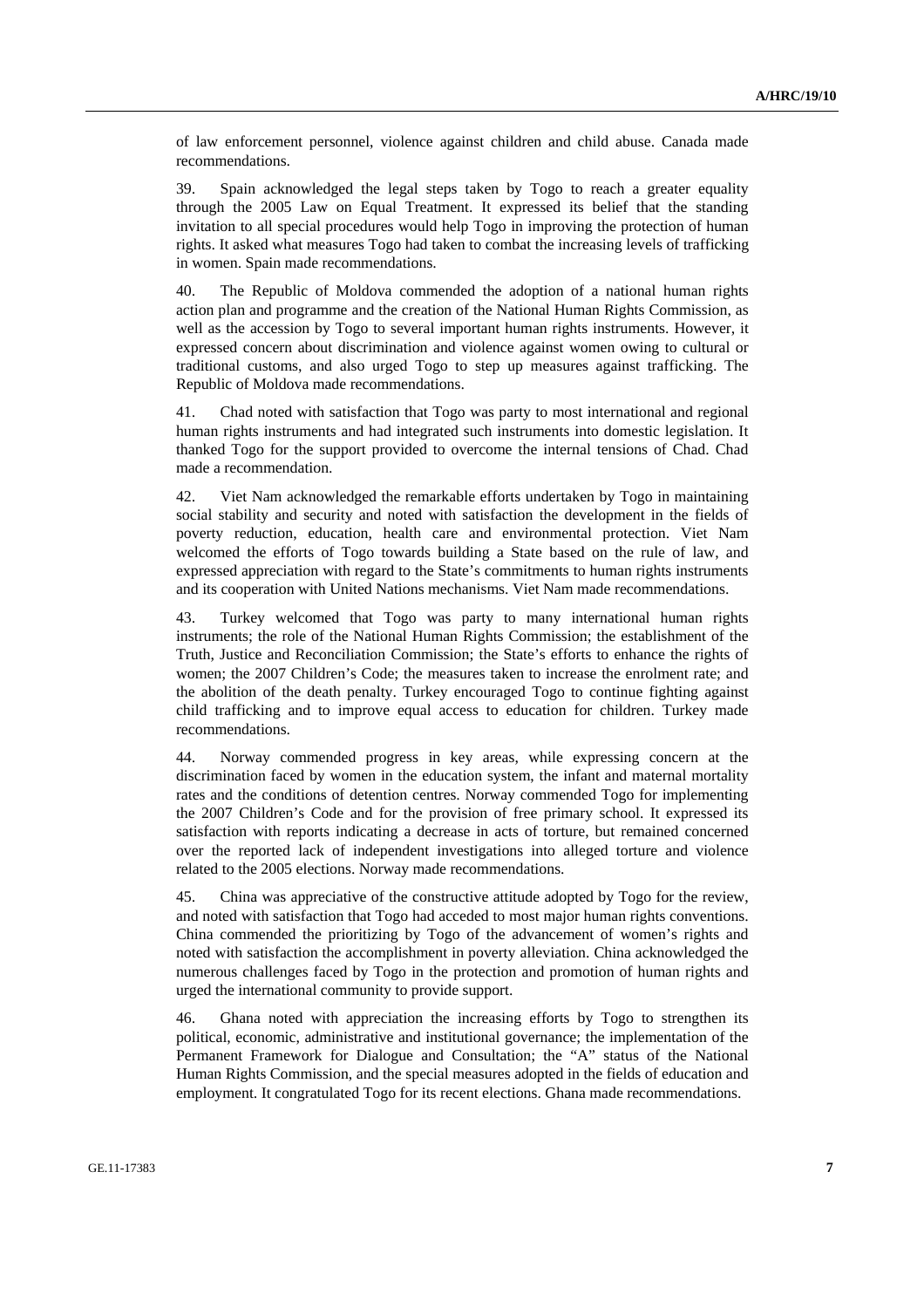47. Australia noted progress in promoting women's rights and called on Togo to pursue gender equality in all areas of society. It was concerned at reported limitations placed on the freedom of expression and opinion, including on media outlets and journalists. It welcomed recent initiatives aimed at protecting child's rights, but expressed concern at continued reports of sexual abuse and trafficking. Australia urged Togo to decriminalize homosexuality. Australia made recommendations.

48. The United States of America commended Togo for the establishment of the Truth, Justice and Reconciliation Commission, as well as for having accepted more than 13,000 refugees. It expressed concerns regarding allegations of torture and inquired whether torture would be included in the Criminal Code and whether an independent monitoring system would be established. It also expressed concerns at the prevalence of trafficking in persons. The United States made recommendations.

49. Slovenia commended Togo for establishing the National Human Rights Commission, accredited with "A" status, and for the ratification of the Convention on the Rights of Persons with Disabilities and the Optional Protocol thereto. However, it noted that children with disabilities continued to face exclusion and that few of them had access to education. Slovenia welcomed the abolishment of the death penalty. It asked how Togo intended to address the problem of low birth registration rates. Slovenia made recommendations.

50. Uruguay commended measures adopted to reach Millennium Development Goal 7 with regard to safe drinking water and sanitation, especially the recognition of access to water as a human right, as well as to promote gender equality and child rights protection, in particular the creation of a national commission for the care and social reintegration of child victims of trafficking. Uruguay recognized that Togo was party to a large number of international human rights instruments. Uruguay made recommendations.

51. Chile acknowledged the challenges of Togo and the past political instability, which had had a negative impact on human rights. It welcomed the 2006 General Political Agreement and congratulated Togo for its commitments set out in paragraph 110 of its national report. Chile encouraged Togo to continue combating illiteracy, poverty and the unemployment rate, and to promote good governance. Chile made recommendations.

52. Argentina applauded the abolition of the death penalty and the adoption of a national human rights action plan. Argentina made recommendations.

53. Hungary commended the abolition of the death penalty and the accreditation of the National Commission for Human Rights by the International Coordinating Committee of National Institutions for the Promotion and Protection of Human Rights. With regard to discrimination against girls, Hungary noted that Togo had yet to ratify the United Nations Educational, Scientific and Cultural Organization (UNESCO) Convention against Discrimination in Education. While welcoming the adoption of the 2007 Children's Code, Hungary noted that a national committee on child's rights had yet to be realized. Hungary made recommendations.

54. The United Kingdom urged Togo to take all necessary steps to implement as soon as possible the outstanding recommendations of the 2005 fact-finding mission report and of treaty bodies related to the General Peace Agreement, as well as to consolidate democratic institutions, ensuring that human rights were in line with corresponding international obligations, in particular with regard to the rights to freedom of expression and assembly. The United Kingdom made recommendations.

55. Latvia commended Togo for the inclusive approach taken during the preparation of its national report. Latvia welcomed the recent cooperation of Togo with special procedures by receiving visits from the Special Rapporteur on torture and other cruel, inhuman or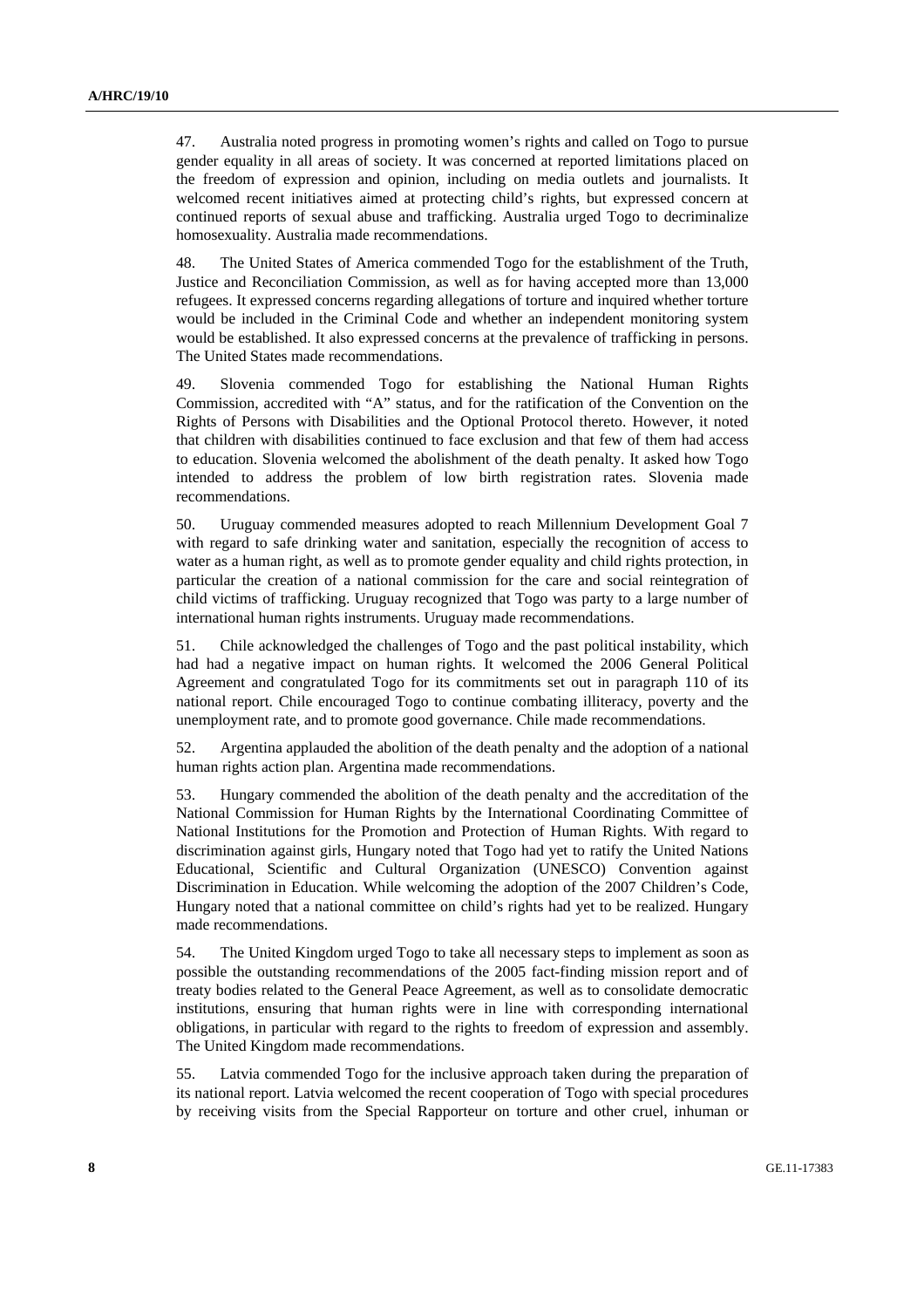degrading treatment or punishment in 2007 and the Special Rapporteur on the situation of human rights defenders in 2008. Latvia made recommendations.

56. The delegation of Togo said that the country had taken steps to modernize its justice system, notably by training justice officials and drafting modern legislation to afford those officials the best possible working conditions and to improve their performance.

57. A department had been set up to ensure access to legal assistance in order to make it easier to file a complaint. There were plans to submit a proposal on legal aid to the Council of Ministers in the near future. Togo had also taken steps to strengthen the independence of the justice system, including by providing magistrates with training in professional ethics. A bill intended to guarantee them better financial conditions was currently being finalized.

58. Togo had ratified the Convention against Torture and Other Cruel, Inhuman or Degrading Treatment or Punishment, and its Criminal Code was currently being revised with a view to making torture a criminal offence. The delegation refuted the claim that torture was practised systematically in Togo, citing the small number of complaints of alleged torture. Nevertheless, the allegations brought before the Supreme Court had prompted the Government to refer the matter to the National Human Rights Commission for an inquiry to be conducted. The Commission had heard all the individuals concerned. Togo would take all measures necessary to ensure compliance with the Commission's recommendations and urged everyone who witnessed a case of torture to report it.

59. Togo had taken steps to shorten the duration of pretrial detention. Decisions were handed down as soon as the accused confessed to the acts in question, so as to relieve congestion in prisons. A programme aimed at improving conditions in prisons and a prison renovation project were currently being implemented. Women, men and minors were held separately. There were plans to open a remand prison in the near future.

60. The conditions governing police custody were well respected on the whole. In November 2010, Togo had called on all justice officials to undertake publicly to improve the quality of justice. Togo was prepared to act on reports of any act that had not been brought to the attention of the authorities, so that the situation could be remedied.

61. With regard to the ratification of new instruments, Togo was making an effort to incorporate their provisions into domestic law even before it ratified them, which explained why the ratification process was slow. That had been the case in 2009 when the death penalty — now a distant memory — had been abolished.

62. It was the exercise of freedom of expression that had given rise to the democratic process in Togo. Therefore, that freedom was respected. Furthermore, the State supported the private media and would continue to do so in order to protect that freedom. A law to protect the right to demonstrate had been adopted.

63. The National Intelligence Agency did not serve as a detention centre. Individuals were only detained there under exceptional circumstances. Every effort was being made to shed light on allegations that the Agency used torture.

64. Togo was not prepared to legislate on the question of homosexuality, given that homosexuals were not subject to any form of discrimination. Such legislation might in fact be counterproductive, given the attitude of the population.

65. Much had been done to improve access to the army, which was now free.

66. With regard to the fight against impunity, it was important to strengthen the national courts.

67. Togo had carried out a study on female genital mutilation. A law adopted in 1998 penalized the perpetrators of such mutilations. Awareness-raising activities were being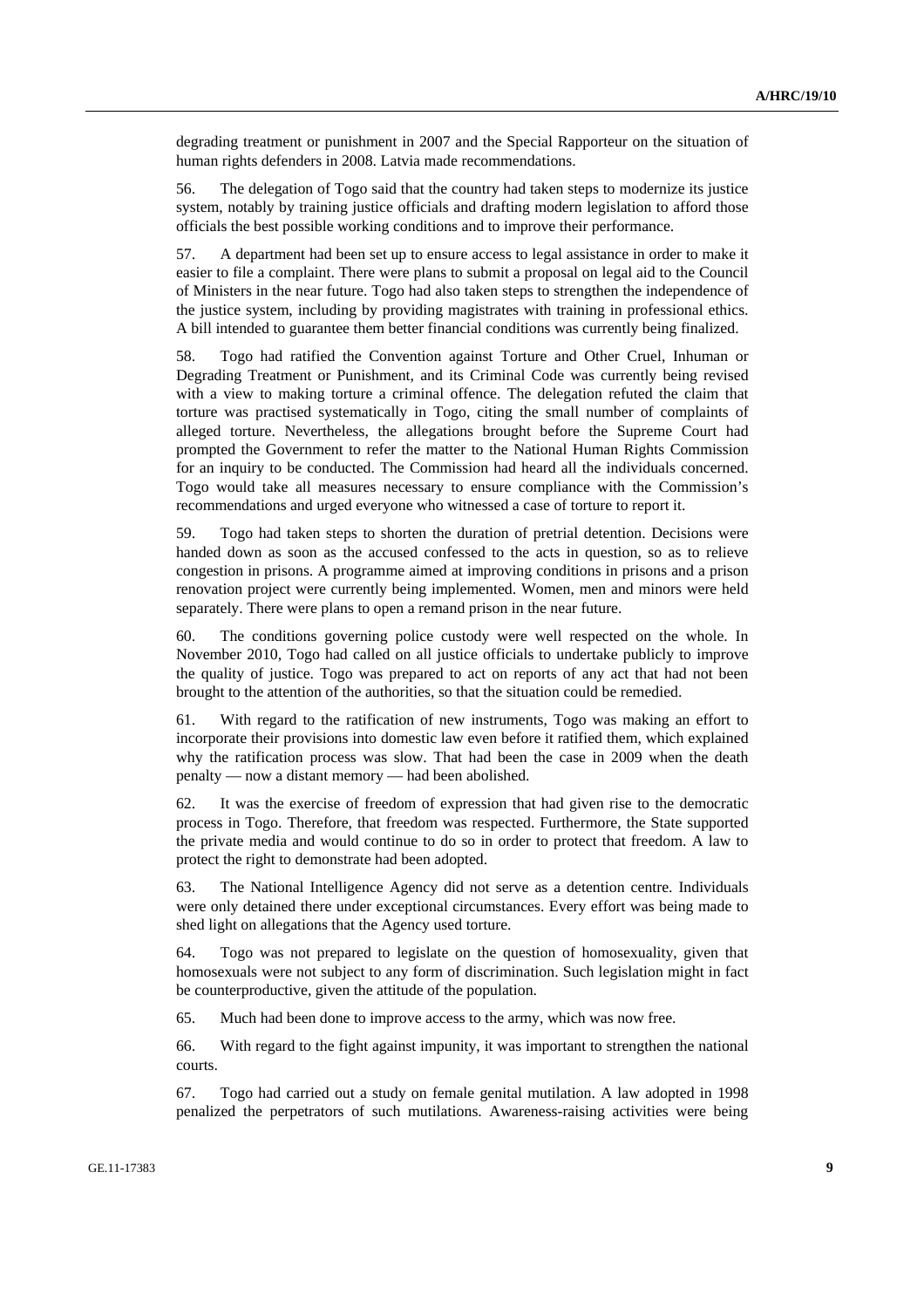carried out and the practice had become less widespread. A number of women who performed excisions had found new occupations thanks to the financial assistance they had received.

68. A law was currently being revised with a view to combating gender-based violence. In addition, the national strategy had paved the way for a nationwide study on gender and the establishment of a centre offering psychological, social and legal support. Training sessions had been organized for judges, police officers and teachers. The State was also cooperating with civil society in that area.

69. With regard to the protection of children with disabilities, the Children's Code protected all children, including those with disabilities. The Act of 2004, which was currently being revised, would incorporate the provisions of the Convention. The Government, with the support of civil society organizations, was taking steps to improve the care provided to that group of children. Togo called on the international community to support it in that endeavour.

70. Togo was in the process of finalizing a preliminary bill on gender-based quotas, and a consensus was emerging in favour of submitting the document to the Council of Ministers.

71. Sweden welcomed the abolition of the death penalty and the Government's commitment to reduce child marriages. It was concerned about arbitrary arrests and detention, long-term detentions without trial, credible allegations of inhuman and degrading treatment in prisons, and the lack of independence of the judiciary. Sweden made a recommendation.

72. Morocco expressed satisfaction with the ongoing transitional justice process and the fight against impunity, commending the efforts of Togo to protect the rights of refugees despite its scarce resources. Morocco wished to have further information on the outcome of the work of the Truth, Justice and Reconciliation Commission and whether the new Economic and Social Council would duplicate the work of the National Development Commission. Morocco made recommendations.

73. Mexico congratulated Togo for its efforts and achievements, such as the enactment of the law abolishing the death penalty and other laws related to social security; the care and attention provided to around 20,000 refugees; the approval of the Education Sector Plan for 2010-2020, as well as the creation of institutions such as the National Commission on Sustainable Development and the National Commission for Refugees. Mexico made recommendations.

74. The Islamic Republic of Iran noted that Togo had taken concrete steps in the promotion and protection of human rights. The Islamic Republic of Iran made recommendations.

75. The Democratic Republic of the Congo saluted measures taken by Togo that had considerably increased the enrolment rate at the primary school level, as well as measures in the field of agricultural policy that had resulted in an increase in access to basic alimentation. Efforts to the benefit of people with HIV/AIDS merited acknowledgement. The Democratic Republic of the Congo considered that certain insufficiencies were attributable to a lack of resources due to economic sanctions. The Democratic Republic of the Congo made a recommendation.

76. Slovakia commended Togo for abolishing the death penalty. It also positively noted the accreditation of the National Commission for Human Rights with "A" status and acknowledged the Children's Code as a significant step. Slovakia also acknowledged that Togo was a party to most of the international human rights instruments. Slovakia made recommendations.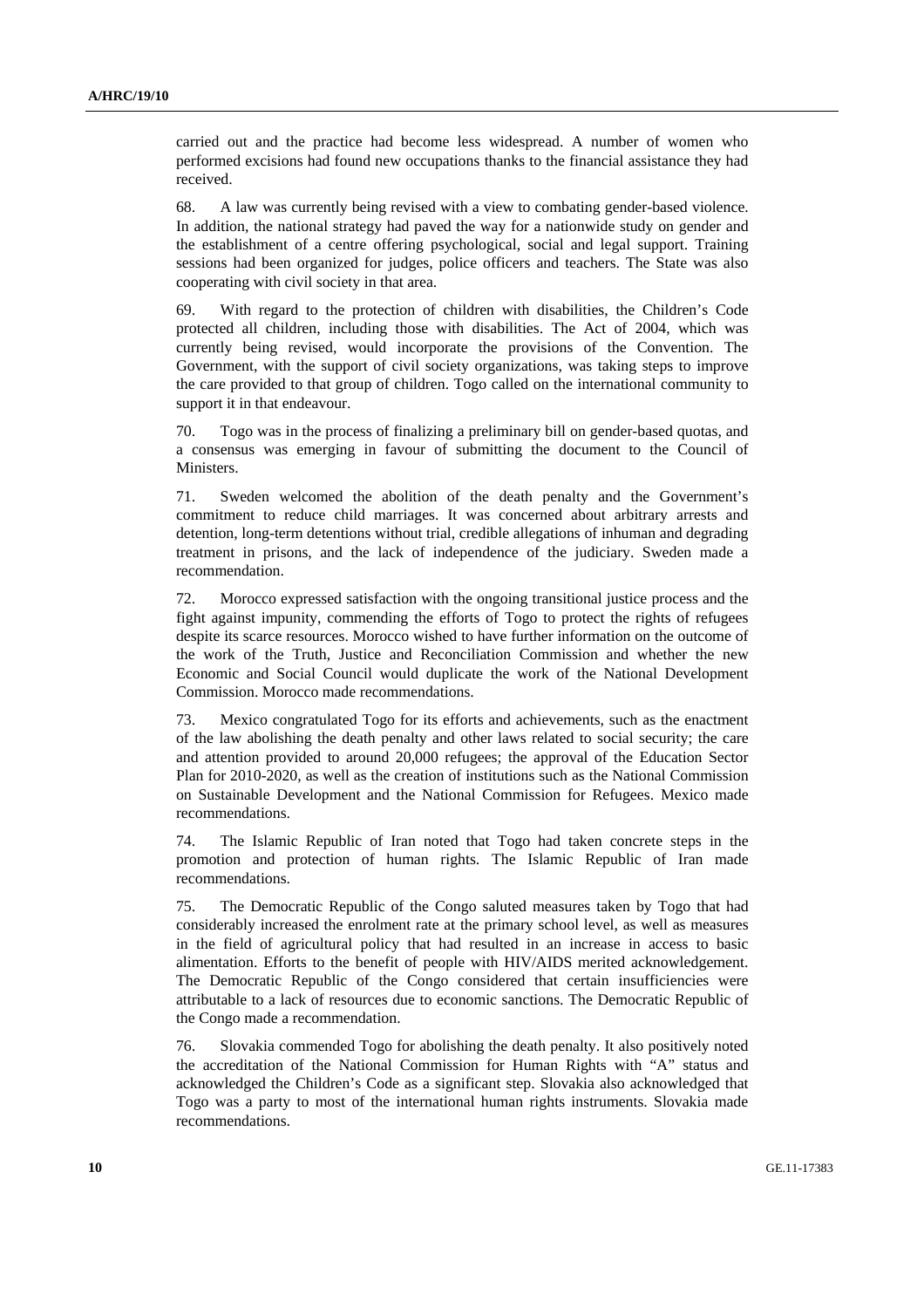77. Bahrain noted the positive approach of Togo to the universal periodic review and its cooperation with human rights mechanisms. Bahrain particularly commended the State's promotion of the rights of women and its accession to the Convention on the Elimination of All Forms of Discrimination against Women, as well as the efforts made to combat trafficking. Bahrain noted the efforts of Togo to disseminate a human rights culture, and asked what further efforts were being made to better raise awareness of the human rights. Bahrain made a recommendation.

78. Brazil commended Togo for being party to many international human rights instruments and for its affirmative actions regarding women. However, it expressed concern at the persistence of discriminatory customs and practices. Brazil welcomed the abolishment of the death penalty; the adoption of child legislation and developments regarding security services. It noted that additional efforts are required to face poverty and health challenges. It encouraged Togo to increase its efforts to implement inclusive awareness-raising campaigns. Brazil made recommendations.

79. Uganda noted with appreciation the adoption of the Global Political Agreement, the establishment of the Permanent Framework for Dialogue and Consultation, and the Truth, Justice and Reconciliation Commission, as well as developments towards the return to democratic rule. Uganda commended legislative reforms, and encouraged Togo to pursue its efforts for the protection of children's rights, including funding the National Commission for the Care and Social Reintegration of Child Victims of Trafficking. Uganda made a recommendation.

80. The Congo noted with appreciation measures adopted and initiatives taken in the fields of administration of justice, prison administration and health and regarding the promotion of women's rights, and encouraged Togo to continue its efforts with a view to allowing its population to exercise and fully enjoy political, civil, economic, social and cultural rights. The Congo made a recommendation.

81. Bangladesh noted achievements made by Togo regarding access to water; social protection, and the health sector, as well as the establishment of the National Human Rights Commission. It also noted with appreciation the adoption of special measures for women in the fields of education and employment. Bangladesh noted that international cooperation and assistance was crucial for Togo regarding the challenges imposed by poverty and the lack of adequate resources.

82. Benin welcomed the decriminalization of press crimes, the abolishment of the death penalty, and the ratification of the Optional Protocol to the Convention against Torture and Other Cruel, Inhuman or Degrading Treatment or Punishment. It noted with satisfaction the 2005 creation of the Inspectorate-General of Security Services. Benin also welcomed efforts towards women's representation in decision-making bodies, in relation to genderrelated violence and for the review of the Family Code. It encouraged the international community to lend assistance to Togo. Benin made recommendations.

83. Angola noted the efforts made by Togo towards improving the human rights situation, in particular with regard to children; to persons with disabilities; and to health, notably the fight against HIV/AIDS, including the provision of free anti-HIV medicines. Angola noted with satisfaction that Togo had abolished the death penalty. It stated further that the suspension of international aid to Togo still had consequences. Angola made a recommendation.

84. Burkina Faso noted the good practices in Togo regarding human rights and the relatively complete human rights normative framework further to the accession to core international instruments and the adoption of domestic legislation. It saluted the fact that legislative measures, including with regard to education, health and protection of vulnerable groups, were being effectively implemented, and observed that the remaining issues were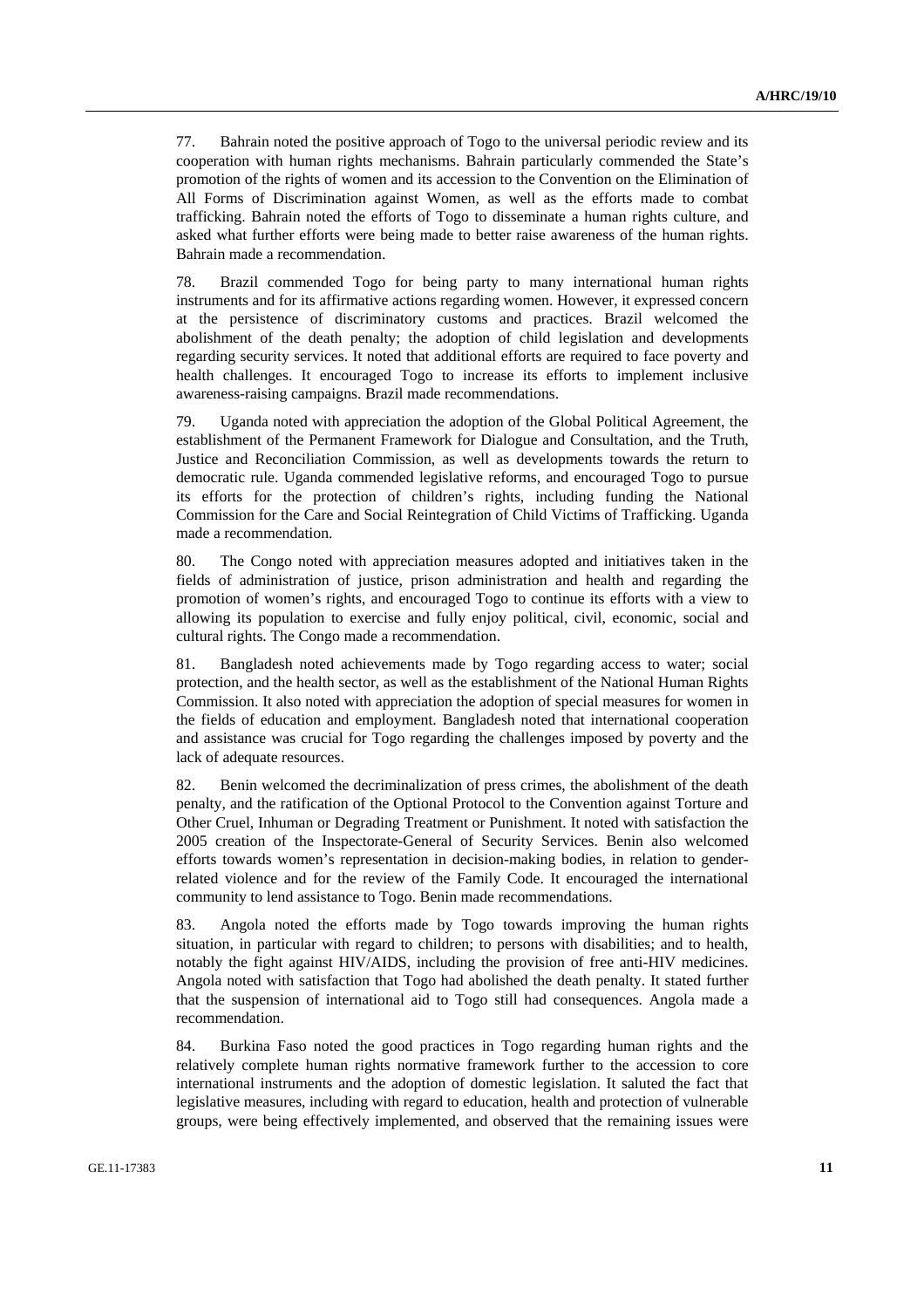due to the lack of resources. Burkina Faso asked how Togo intended to realize human rights education. Burkina Faso made a recommendation.

85. Djibouti encouraged Togo to pursue reforms in the administration of justice and in economic and social sectors. It also requested the international community to assist Togo in implementing recommendations stemming from the universal periodic review. Djibouti made recommendations.

86. Senegal noted with satisfaction that Togo was a party to most international and regional human rights instruments, had set up the National Human Rights Commission and a mediator, and that various initiatives had been taken to the benefit of vulnerable groups, notably women. Senegal observed that challenges remained due to the long period of instability and the scarcity of resources, and asked whether Togo intended to put in place national legislation concerning trafficking. Senegal made recommendations.

87. Nigeria welcomed the various bills to modernize the legal framework of Togo, in order to strengthen citizens' guarantees before the courts. While noting the establishment of the National Human Rights Commission, whose members benefit from immunity while performing their duties, Nigeria also highlighted its underfunding. Nigeria congratulated Togo for the measures taken regarding the right to food and encouraged it to continue promoting and protecting human rights. Nigeria made recommendations.

88. South Africa noted the acknowledgement by Togo that traditional customs and practices impeded gender equality, and inquired about the timeline for reviewing the General Civil Service Regulation so as to contribute to a better protection of women. It also inquired about measures to increase child protection, and accountability measures for politicians and press alleged to have incited ethnic hatred and tribalism in 2005. South Africa called on the international community to provide Togo with technical assistance and capacity-building. South Africa made recommendations.

89. Niger expressed satisfaction with the efforts of Togo towards consolidating the democracy, reinforcing the rule of law and combating corruption. It noted that Togo was party to most international and regional human rights instruments and that there was a will at the highest level to incorporate these norms into domestic legislation. Niger commended the abolition of the death penalty and the reinforcement of the National Human Rights Commission. Niger made recommendations.

90. Cape Verde acknowledged that positive changes had taken place in Togo, and that it was party to many human rights instruments. Cape Verde noted the significant advances in the realization of human rights, such as the abolition of the death penalty; strengthening of the capacity of the judicial system, and efforts made by Togo in the areas of health and education, and the freedoms of expression and religion. Cape Verde made recommendations.

91. Germany congratulated Togo for the active involvement of the civil society in the preparation of its national report. Germany asked about steps taken to strengthen the independence and neutrality of the justice system and to avoid arbitrary judgements in the light of the recommendations made by the Human Rights Committee. Germany made recommendations.

92. The delegation of Togo pointed out that school curricula included civic education modules which would be modified to cover human rights.

93. The Truth, Justice and Reconciliation Commission had received more than 20,000 petitions and would issue its recommendations before the end of October 2011. The violence of 2005 was covered by the Commission's terms of reference.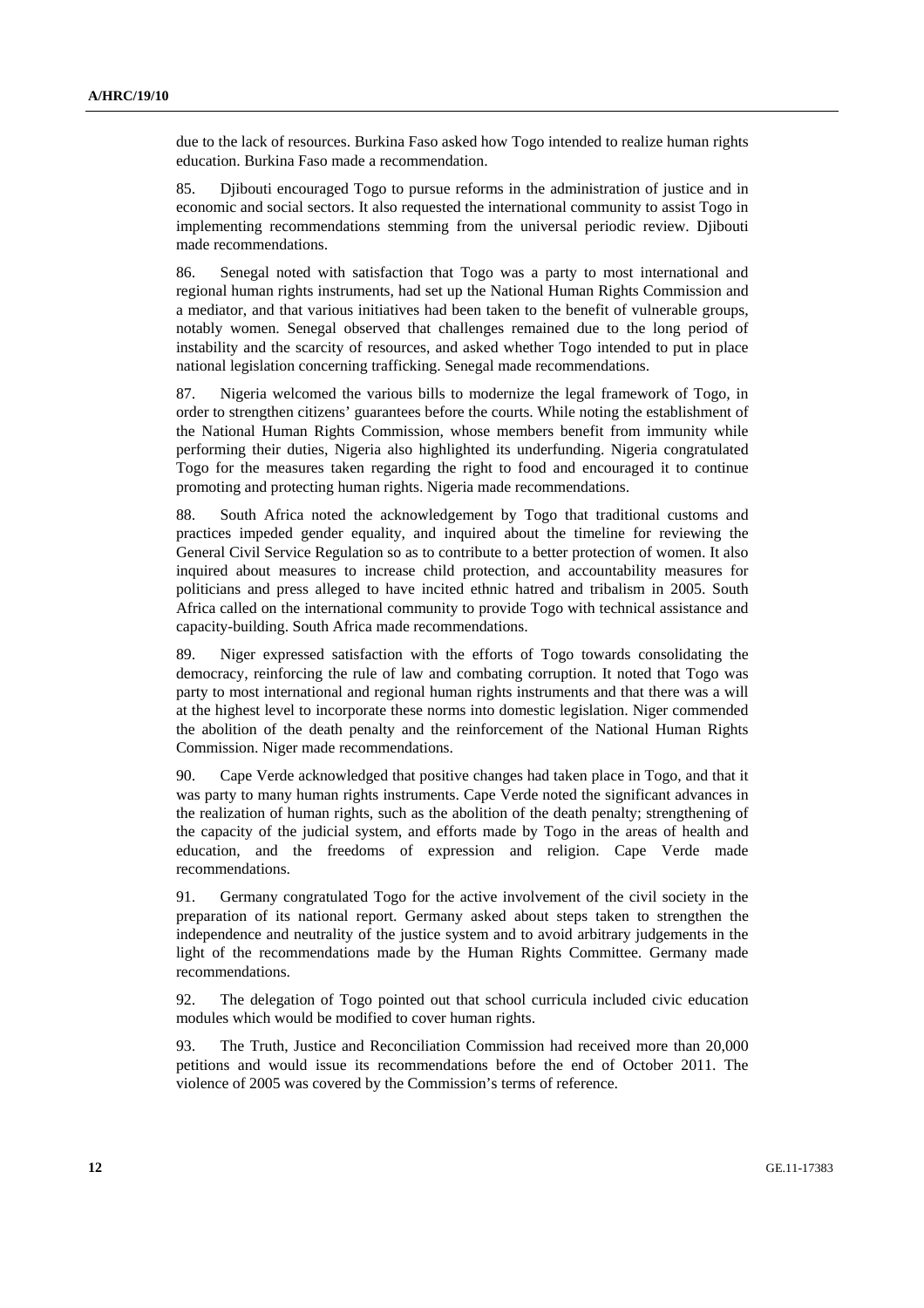94. Togo had instituted a wide-ranging reform of its domestic legislation with a view to incorporating all the provisions of the conventions it had ratified. Furthermore, judges and justice officials had received training on international instruments.

95. The National Human Rights Commission enjoyed total autonomy. The only outstanding question concerned funding, which had proved to be problematic at times. However, the Commission's resources would be increased once it was designated the national mechanism for the prevention of torture.

96. The delegation pointed out that the mandate of the Togolese Economic and Social Council was broader than that of the National Commission for Development and that there was therefore no risk of overlap in their work.

97. The delegation recalled that social protection had existed in the private sector before being introduced in the public sector. It was in the informal sector that the problem persisted.

98. The delegation mentioned a development programme related to sanitation.

99. In conclusion, the head of delegation thanked everyone who had participated in the interactive dialogue.

## **II. Conclusions and/or recommendations**\*\*

100. **The recommendations formulated during the interactive dialogue listed below enjoy the support of Togo:**

100.1. **Ratify the International Convention for the Protection of All Persons from Enforced Disappearance (Spain);**

100.2. **Ratify or accede to, where appropriate, the International Convention for the Protection of All Persons from Enforced Disappearance (Uruguay);**

100.3. **Study the possibility to ratify the International Convention for the Protection of All Persons from Enforced Disappearance (Argentina);** 

100.4. **Ratify the International Convention for the Protection of All Persons from Enforced Disappearance and ensure that international conventions to which Togo is a party are effectively integrated into domestic law (France);** 

100.5. **Consider aligning national laws, including customary laws with the provisions of international human rights instruments to which Togo is a party (South Africa);** 

100.6. **Sign and ratify the Second Optional Protocol to the International Covenant on Civil and Political Rights (Spain);** 

100.7. **Pursue its efforts in order to complement its commitments towards the promotion and protection of human rights by ratifying the relevant international instruments and, in particular, the Second Optional Protocol to the International Covenant on Civil and Political Rights (Republic of Moldova);** 

100.8. **Ratify or accede to, where appropriate, the Second Optional Protocol to the International Covenant on Civil and Political Rights (Uruguay);** 

<sup>\*\*</sup> Conclusions and recommendations have not been edited.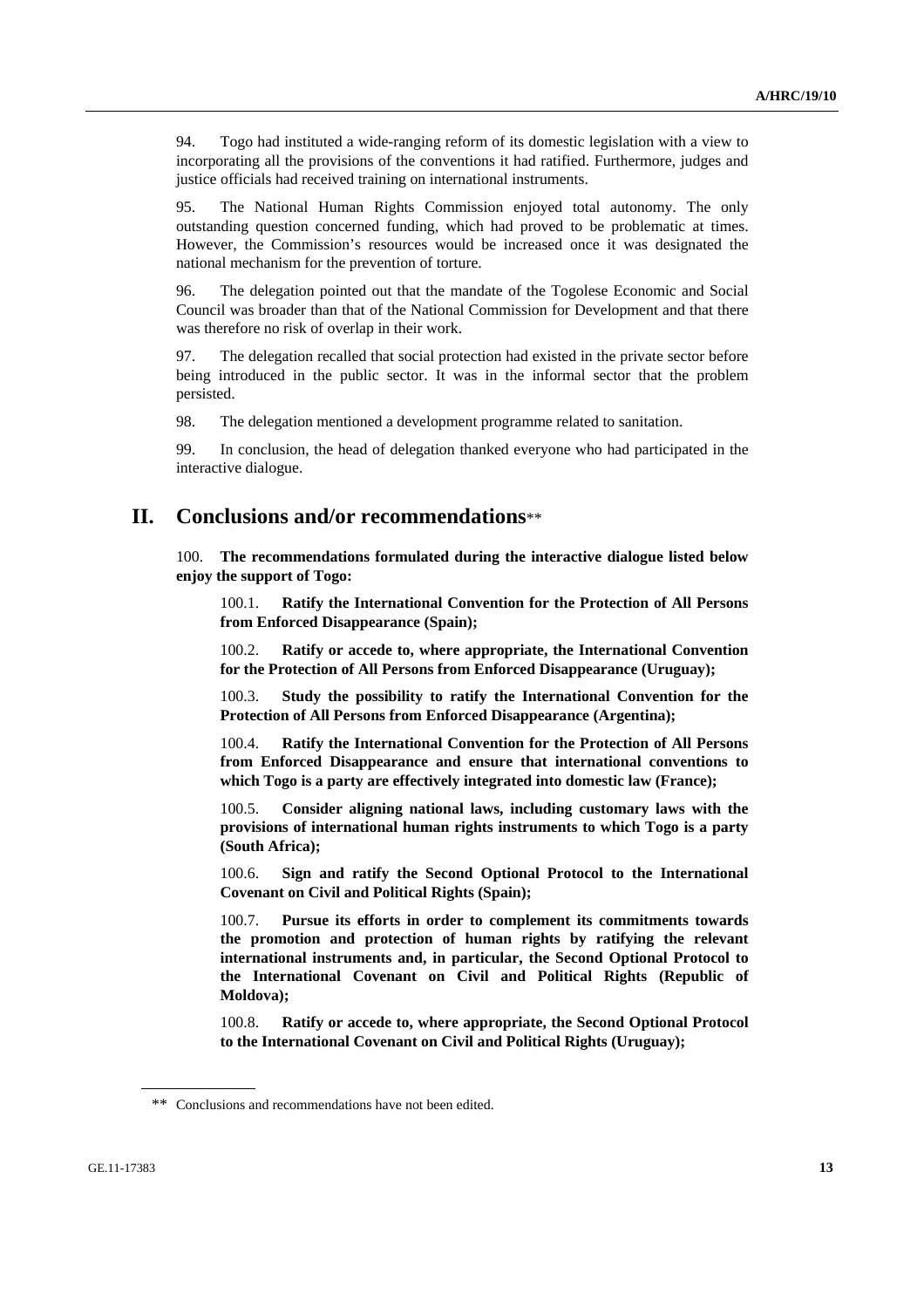100.9. **Study the possibility to ratify the Second Optional Protocol to the International Covenant on Civil and Political Rights (Argentina);** 

100.10. **Strengthen efforts to fulfil its obligations under the Convention on the Rights of the Child (Australia);** 

100.11. **Expedite actions on draft bills under consideration, aimed at modernizing its legal framework in order to strengthen citizens' guarantees in courts of law, remove provisions that conflict with international commitments, reorganise the justice system to bring it closer to citizens and redefine the courts' jurisdictions and promote gender equality in access to electoral mandates, elected office and appointments to State institutions and Government departments (Nigeria);** 

100.12. **Amend its domestic legislation relating to the rights of women, children and persons with disabilities, in line with its international obligations (United Kingdom of Great Britain and Northern Ireland);** 

100.13. **Seek technical assistance with a view to harmonizing national legislation with ratified international human rights instruments (Algeria);** 

100.14. **Strengthen its National Human Rights Commission through greater allocation of funds and staff and adopt measures to guarantee its independence and impartiality, in conformity with the Paris Principles (Spain);** 

100.15. **Bolster the National Human Rights Commission to enable it to carry out its mandate (Republic of Moldova);** 

100.16. **Adopt appropriate measures to guarantee the independence and impartiality of the National Human Rights Commission, and ensure its ability to deal with complaints and investigate violations (Ghana);** 

100.17. **Allocate additional funds to the National Human Rights Commission so that it can fulfil its mandate effectively (Slovenia);** 

100.18. **Allocate additional funds to the National Human Rights Commission in order for it to effectively fulfil its mandate (Hungary);** 

100.19. **Adopt measures to guarantee appropriate financial resources, full independence, and impartiality of the National Commission for Human Rights and the Truth, Justice and Reconciliation Commission to ensure their abilities to deal with complaints and conduct credible, transparent investigations (United States of America);** 

100.20. **Explore means to improving funding to the National Human Rights Commission in order to allow it to fully carry out its mandate (Nigeria);** 

100.21. **Establish a national independent preventive mechanism as provided for by the Optional Protocol to the Convention against Torture and Other Cruel, Inhuman or Degrading Treatment or Punishment, to which Togo is a party since July 2010 (France);** 

100.22. **Strengthen the Truth, Justice and Reconciliation Commission, as well as other institutions supporting democratic governance (South Africa);** 

100.23. **Complete the process for the establishment of a national preventive mechanism on torture (Benin);** 

100.24. **Take all necessary measures to establish a national committee on the rights of the child at the earliest possible date (Hungary);**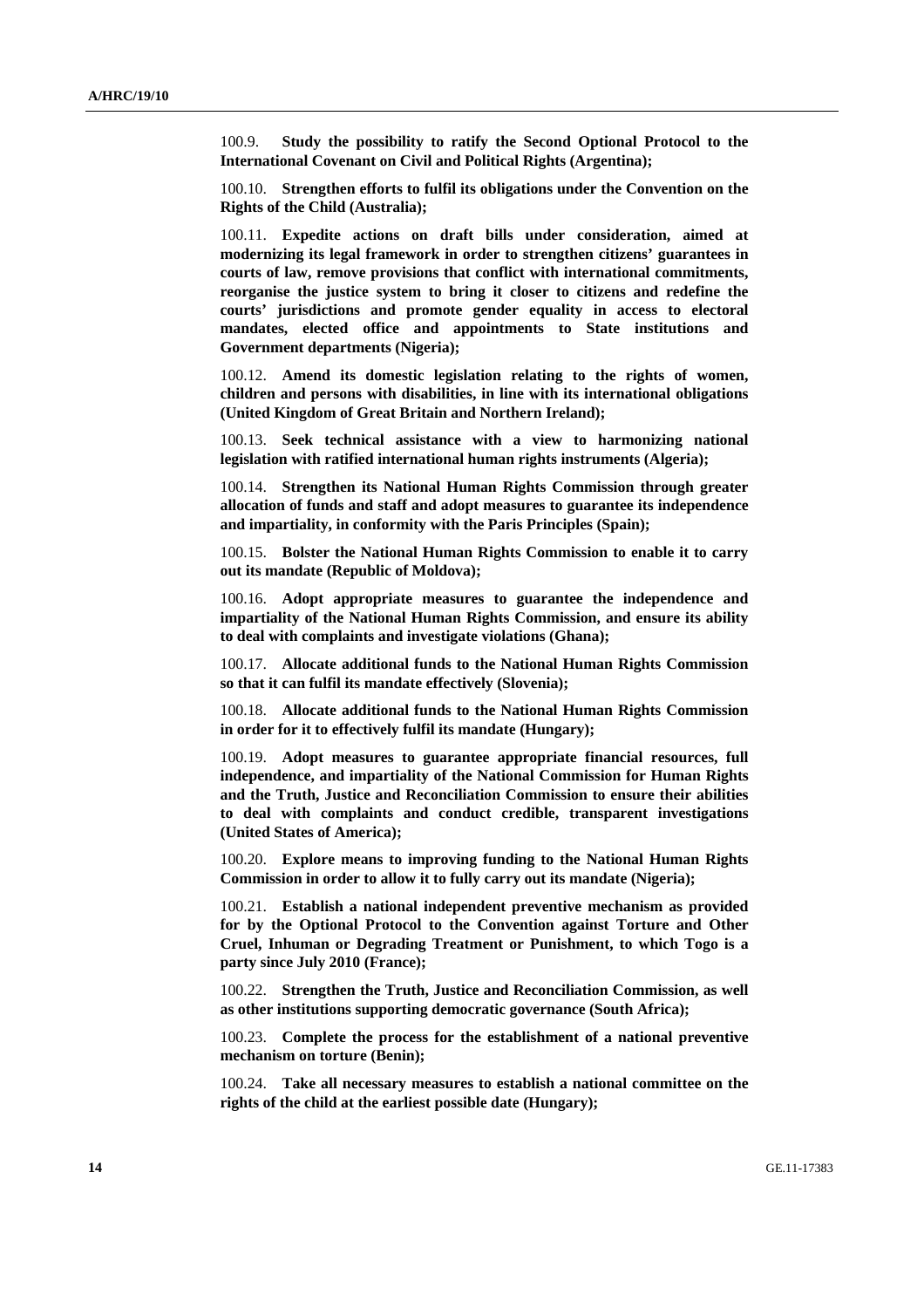100.25. **Perseverate in its efforts to ensure that the population fully exercise and enjoy its political, civil, economic, social and cultural rights (Republic of the Congo);** 

100.26. **Strengthen the process toward building the state with the rule of law and good governance for facilitating the political stability and sustainable social and economic development (Vietnam);** 

100.27. **Develop a national human rights strategy and action plan, while also intensifying its public awareness campaign to the general public and other interested stakeholders (South Africa);** 

100.28. **Adopt the text on national policy to protect children, completed in 2008, and intensify the fight against trafficking in children and labour affecting children (Cape Verde);** 

100.29. **Develop a national plan of action for the implementation of children's rights and to adopt a holistic child rights approach (Islamic Republic of Iran);** 

100.30. **Adopt appropriate measures for the protection of women (Bahrain);** 

100.31. **Include human rights and citizenship rights in the curriculum of schools and the training courses of law enforcement officials (Islamic Republic of Iran);** 

100.32. **Pursue it fruitful collaboration with international mechanisms for the protection and promotion of human rights to continually improve the human rights situation on its territory (Burkina Faso);** 

100.33. **Draft a concrete strategy to ensure that it will eventually submit all pending reports to treaty bodies (Senegal);** 

100.34. **Improve its regularity in submitting reports to Treaty Bodies (Niger);** 

100.35. **Accelerate its programme to eliminate discrimination against women (Democratic Republic of the Congo);** 

100.36. **Take policies and legal measures to ensure equality between men and women (Brazil);** 

100.37. **Adopt and implement efficient measures with a view to eliminate the discrimination against women, including pursuing appropriate public awareness-raising campaigns against the customary social stereotypes (Slovakia);** 

100.38. **Pay attention to the recommendations made by the Human Rights Committee in 2011, on the legislative reforms to be adopted to guarantee legal equality between men and women, in particular the new Criminal Code, and the Code of the Person and Family (Chile);** 

100.39. **Increase efforts to incorporate into domestic law international legal norms aimed at eliminating cultural or traditional gender-based discrimination, as indicated in the national report (Niger);** 

100.40. **Take measures to amend or to eliminate cultural or traditional customs and practices, which discriminate against women. (Republic of Moldova);** 

100.41. **Strengthen efforts to fulfil its obligations under the Convention on the Elimination of all Forms of Discrimination against Women, including by**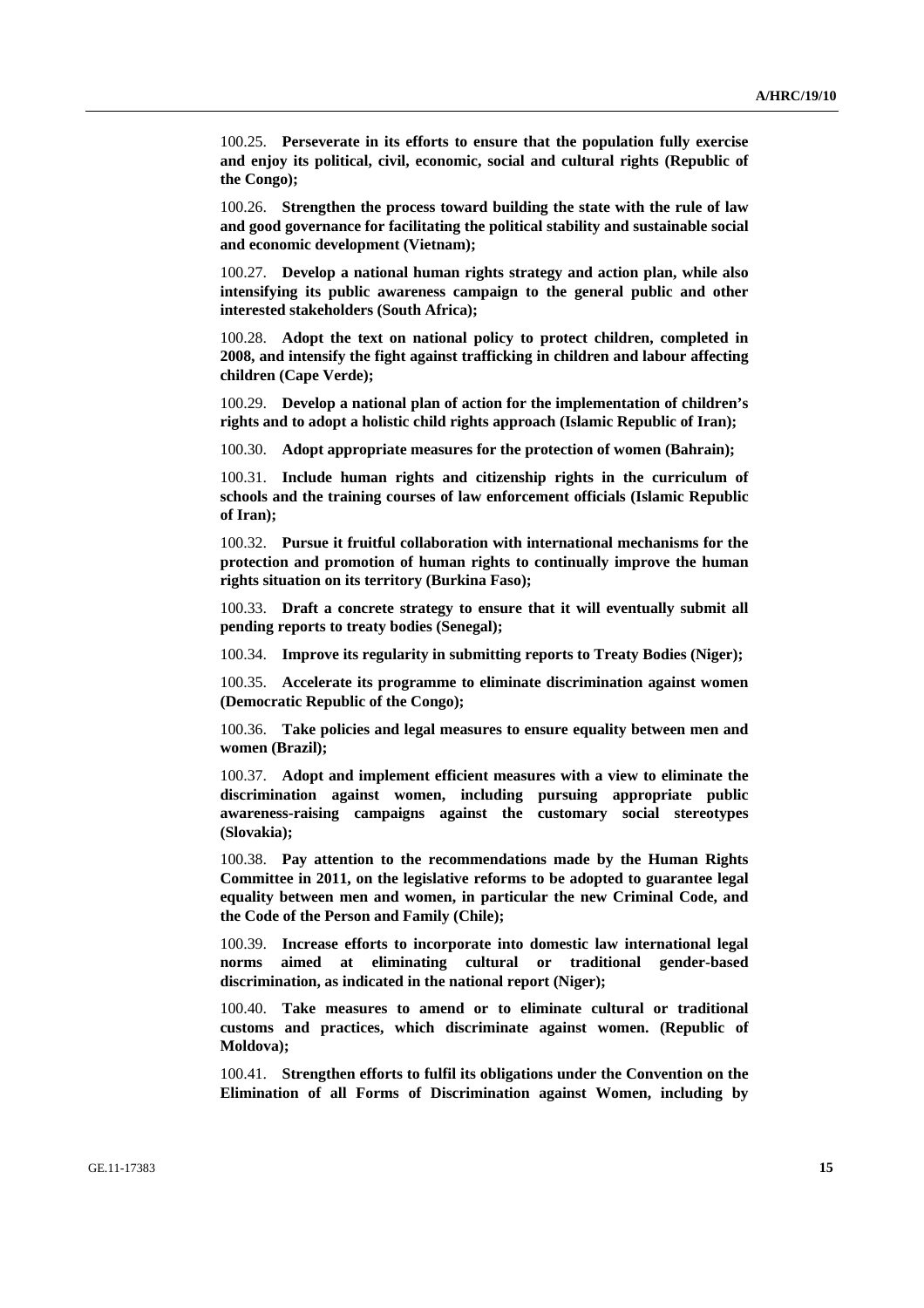**adopting and implementing legislation prohibiting female genital mutilation (Australia);** 

100.42. **Develop policies and actions aimed at modifying or eliminating customs and practices that promote violence and/or discrimination against women, covering family, marital, social and working areas (Mexico);** 

100.43. **Adopt all necessary measures to eradicate and eliminate practices and customs that discriminate against women, in particular forced and early marriage, discriminatory practices in the area of widowhood, the levirate, slavery and female genital mutilation. At the same time, develop awareness and education programmes on the harmful effects of such practices (Uruguay);** 

100.44. **Deepen the efforts, including through international cooperation, aimed at eradicating all practices that violate the rights of women, with a particular emphasis on female genital mutilation and any form of gender based violence, and continue to implement measures, which tend to provide the legal recognition of civil, political, economic and social rights among women and men (Argentina);** 

100.45. **Address the exclusion of persons with disabilities at the family and community levels through public education and through targeted and concrete measures, in consultation with organizations of persons with disabilities (Slovenia);** 

100.46. **Create favourable conditions to facilitate the access of persons with disabilities to education and to employment (Djibouti);** 

100.47. **Take appropriate measures to better protect vulnerable groups such as older persons, women and children (Djibouti);** 

100.48. **Pursue its efforts aimed at implementing the Convention against Torture and Other Cruel, Inhuman or Degrading Treatment or Punishment, as well as its Optional Protocol (Morocco);** 

100.49. **Take all necessary steps to ensure that torture and other inhumane and degrading treatment of civilians does not occur (Sweden);** 

100.50. **Draw a plan of action against torture and ill-treatment with a view to their eradication, and bring to justice all suspected perpetrators of these acts (Slovenia);** 

100.51. **Adopt and implement appropriate, efficient measures to prevent torture and other forms of ill-treatment, to ensure prompt and credible investigations of all allegations of torture and ill-treatment, in particular deaths in custody, providing for redress and rehabilitation to victims (Slovakia);** 

100.52. **Adopt the draft revised criminal code, which defines and criminalizes torture (Cape Verde);** 

100.53. **Consider the views of the Committee against Torture, according to which the existing provisions of the Code of Criminal Procedure relating to police custody do not provide for the notification of rights or the presence of a lawyer, and that some people are held without charge or awaiting trial for several years (Chile);** 

100.54. **Pursue its efforts aimed at supplying food to detainees (Benin);**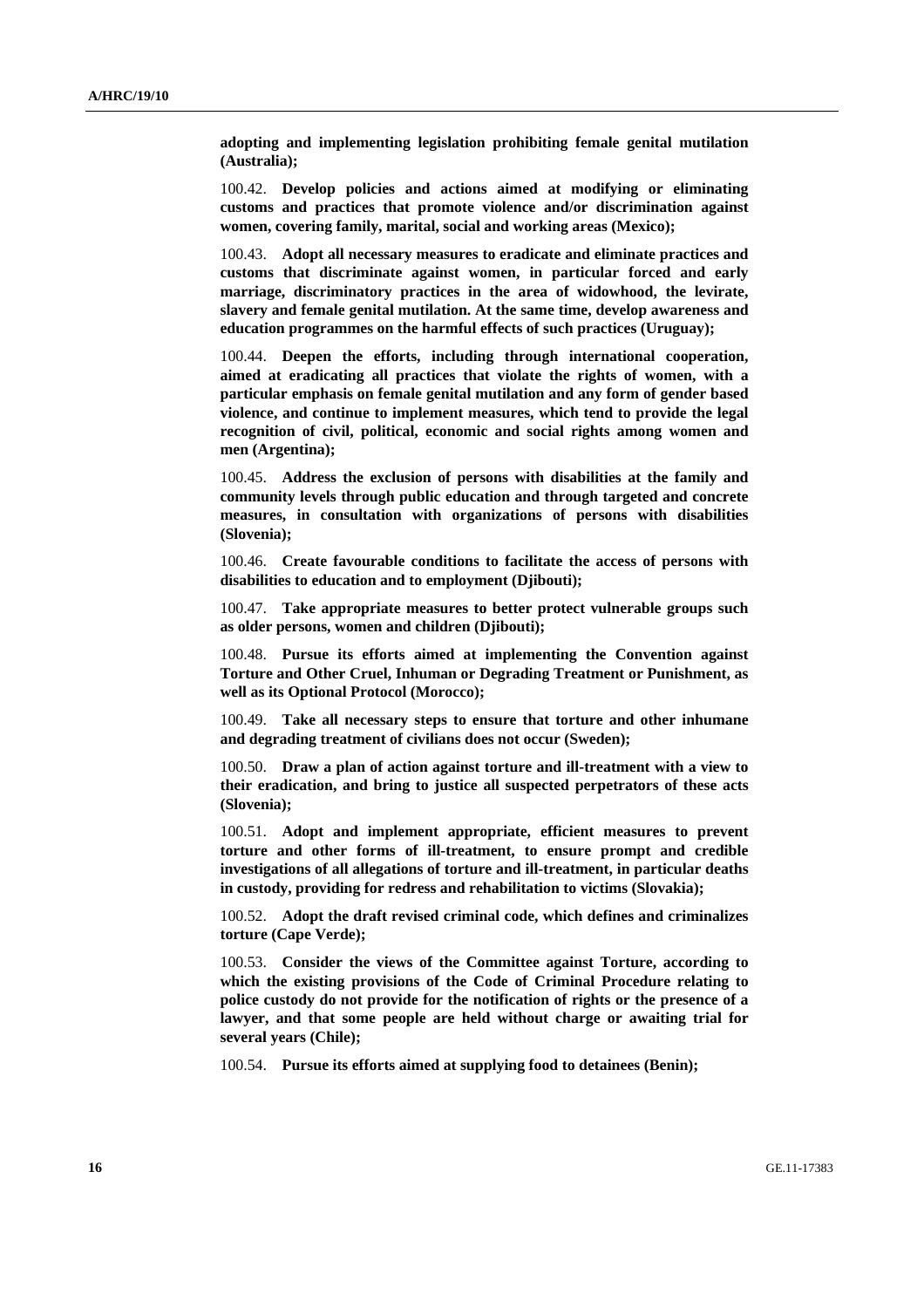100.55. **Take the necessary steps to ensure that all persons in prison or detention centers are treated according to Togolese laws and international obligations (Norway);** 

100.56. **Adopt the draft bill on the criminal code, which includes and sanctions gender-based violence (Algeria);** 

100.57. **Conduct appropriate public awareness-raising campaigns with a view to eliminate female genital mutilation and other harmful traditional practices (Slovakia);** 

100.58. **Adopt a law prohibiting domestic violence and adopt the necessary measures to ensure its implementation, including inter alia through an information and awareness-raising campaign amongst the population (Canada);** 

100.59. **Take necessary measures to effectively combat violence against women and girls and enact legislation on domestic violence. (Republic of Moldova);** 

100.60. **Complete necessary legislative reforms towards the criminalization of domestic violence (Slovakia);** 

100.61. **Speed up legislative reforms to make acts of violence against women such as domestic violence and marital rape offenses under the criminal code (Brazil);** 

100.62. **Adopt the revised Persons and Family Code; criminalize domestic violence and intensify the fight against traditional practices, which discriminate against women or are detrimental to them (Cape Verde);** 

100.63. **Take additional measures to prevent and combat trafficking in women in an appropriate way (Republic of Moldova);** 

100.64. **Continue to effectively fight against child trafficking and access to education of children with disabilities, and especially girls (Turkey);** 

100.65. **Increase efforts to convict and punish trafficking offenders, with sufficiently stringent penalties, under existing legislation and complete and enact draft legislation prohibiting the forced labour and forced prostitution of adults (United States of America);** 

100.66. **Adopt all necessary measures to eradicate child abuse, labour and sexual exploitation of children, as well as violence against children, paying particular attention to cases of children who are killed because they were born with disabilities, malformation, without pigmentation or because their mother died during childbirth (Uruguay);** 

100.67. **Continue the national programme for the modernization of the judicial system (Islamic Republic of Iran);** 

100.68. **Speed up the adoption process of the draft bill setting up a 30 per cent quota for the representation of women in decision-making bodies (Algeria);** 

100.69. **Strengthen efforts to combat extreme poverty (Brazil);** 

100.70. **Continue implementing socio-economic development strategies and plans in the country, in particular to reduce poverty (Cuba);** 

100.71. **Further provide support and cooperation with regional and international organizations, financial institutions in Africa, the United Nations**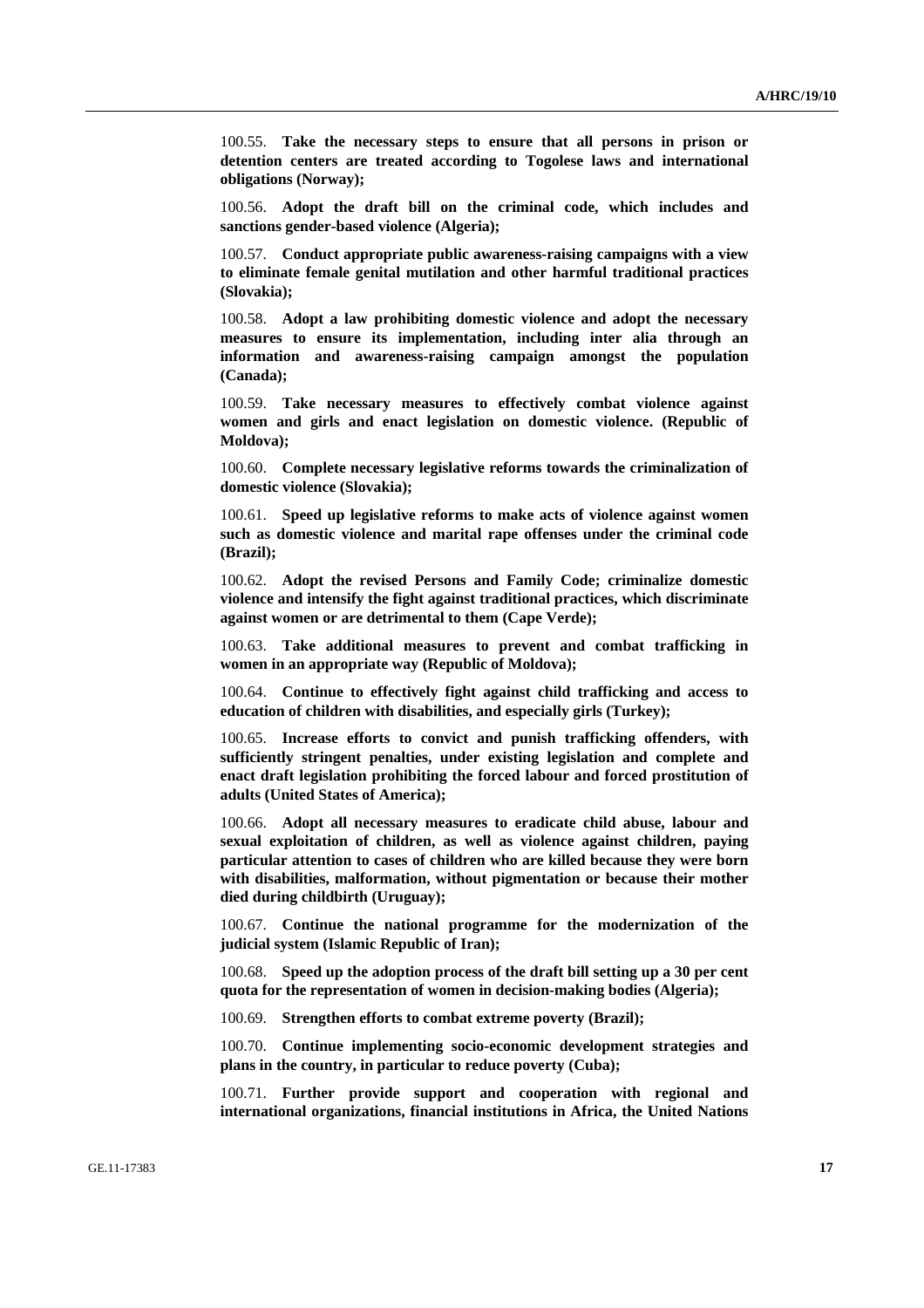**system and other development partners for utilizing all its advantages to turn Togo into a major economic and trade centre in West Africa (Vietnam);** 

100.72. **Take all necessary measures to remove the discrepancy which still exists in the level of the enjoyment of the right to food by the Togolese people, so that this important right can be enjoyed by all the Togolese People (Nigeria);** 

100.73. **Set priorities to ensure the basic social and economic rights, particularly in the fields of employment, poverty reduction, education and healthcare. At the same time, priority policies and measures should also be provided to support the social vulnerable groups, like women, children and the poor people (Vietnam);** 

100.74. **Review the current maternity health care policies and introduce the necessary changes to ensure access to medical facilities for pregnant women throughout the country (Norway);** 

100.75. **Continue implementing programmes and measures to ensure the enjoyment of quality health and education services for all its population (Cuba);** 

100.76. **Take effective measures to ensure access to safe drinking water, adequate sanitation facilities and heath care, particularly in remote and rural areas (Islamic Republic of Iran);** 

100.77. **Continue to work for taking the necessary steps to achieve universal primary education by 2015 (Turkey);** 

100.78. **Implement measures to ensure girls' and women's access to all levels of education and to ensure a higher level of women's participation in public life (Norway);** 

100.79. **Inform children with disabilities that they have the right to education on an equal basis with other children, and build capacity with organizations of persons with disabilities (Slovenia);** 

100.80. **Improve the access for persons with disabilities to education and health care, with particular focus on children (Slovakia);** 

100.81. **Implement necessary measures to reduce the relative high drop-out rate in primary schools (Norway);** 

100.82. **Continue consolidating further an education system in accordance with its population's needs as the only way to move toward a true development with a human face, for which the international community should provide its assistance and cooperation without condition to address the teacher shortage and the current infrastructure needs in the area of education (Venezuela, Bolivarian Republic of);** 

100.83. **Continue to give special emphasis to address the issue of women's illiteracy (Turkey);** 

100.84. **Strengthen its efforts to combat illiteracy (Islamic Republic of Iran);** 

100.85. **Seek technical and financial assistance from the international community in order to build the capacity of those working in the field of human rights towards the improvement of their activities for the benefit of the population; to achieve envisaged objectives in the field of administration of justice, construction and/or rehabilitation of prisons in accordance with international standards; to implement the recommendations by the**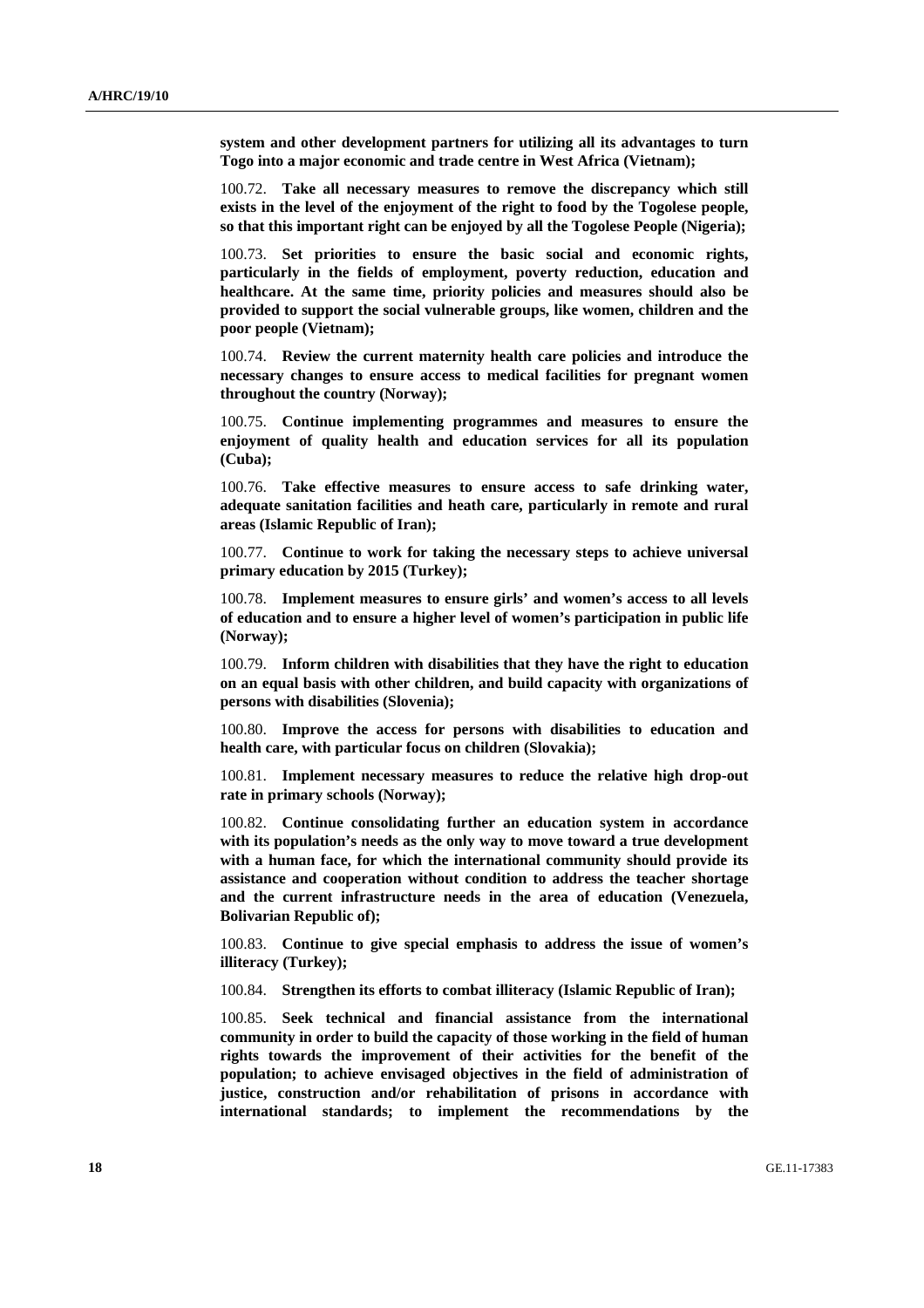**Commission on Truth, Justice and Reconciliation; to introduce human rights in school curricula and; to harmonize national legislation with international instruments (Chad);** 

100.86. **Pursue cooperation with international partners and ensure efficient allocation of resources in its endeavour to enhance human rights (Turkey);** 

100.87. **Seek the necessary assistance in accordance with national priorities (Uganda);** 

100.88. **Seek the necessary assistance from the international community that would enable Togo to meet the multiple challenges that it faces, with a view to improving the general living conditions of its population (Angola);** 

100.89. **Seek financial support and technical assistance from the international community, in order to bolster its efforts as part of the national on-going process to achieve the Millennium Development Goals (Senegal).**

101. **The following recommendations enjoy the support of Togo, which considers that they are already implemented or in the process of implementation:**

101.1. **Modify practices for the recruitment and retention of public civil servants and army personnel in order to guarantee equal opportunities, representativeness of the ethnic and cultural composition of the country, and to facilitate the employment of women in traditionally male-dominated sectors (Canada);** 

101.2. **Take further measures to facilitate the entry into the army and civil service of under-represented ethnic groups in order to better reflect the cultural and ethnic diversity of the Togolese society and enhance the reconciliation process (Ghana);** 

101.3. **In line with the Committee on the Rights of the Child recommendations regarding discrimination against vulnerable children, in particular girls and children with disabilities, envisage reviewing the legislation to guarantee the application of the non-discrimination principle (Chile);** 

101.4. **Initiate a bill to reform of the Criminal Code in order to incorporate as soon as possible the criminalization of torture in line with the definition set forth in Article 1 of the Convention against Torture and Other Cruel, Inhuman or Degrading Treatment or Punishment (Mexico);** 

101.5. **Take steps to combat impunity in alleged cases of torture and acts of violence related to the 2005 elections and to ensure that legal protection is guaranteed (Norway);** 

101.6. **Investigate all allegations of torture, especially those made in the context of the process against Kpatcha Gnassingbé and his followers (Germany);** 

101.7. **Ensure respect of the constitutional and legislative provisions regulating custody; compensate for the shortcomings in the texts, whenever necessary; ensure that conditions of arrest, custody and detention are respected and; provide the judiciary with the means to guarantee its independence (France);** 

101.8. **Implement a strategy aimed at improving detention conditions by reducing prison overcrowding and ensuring that female detainees can be guarded by female correctional officers (Canada);**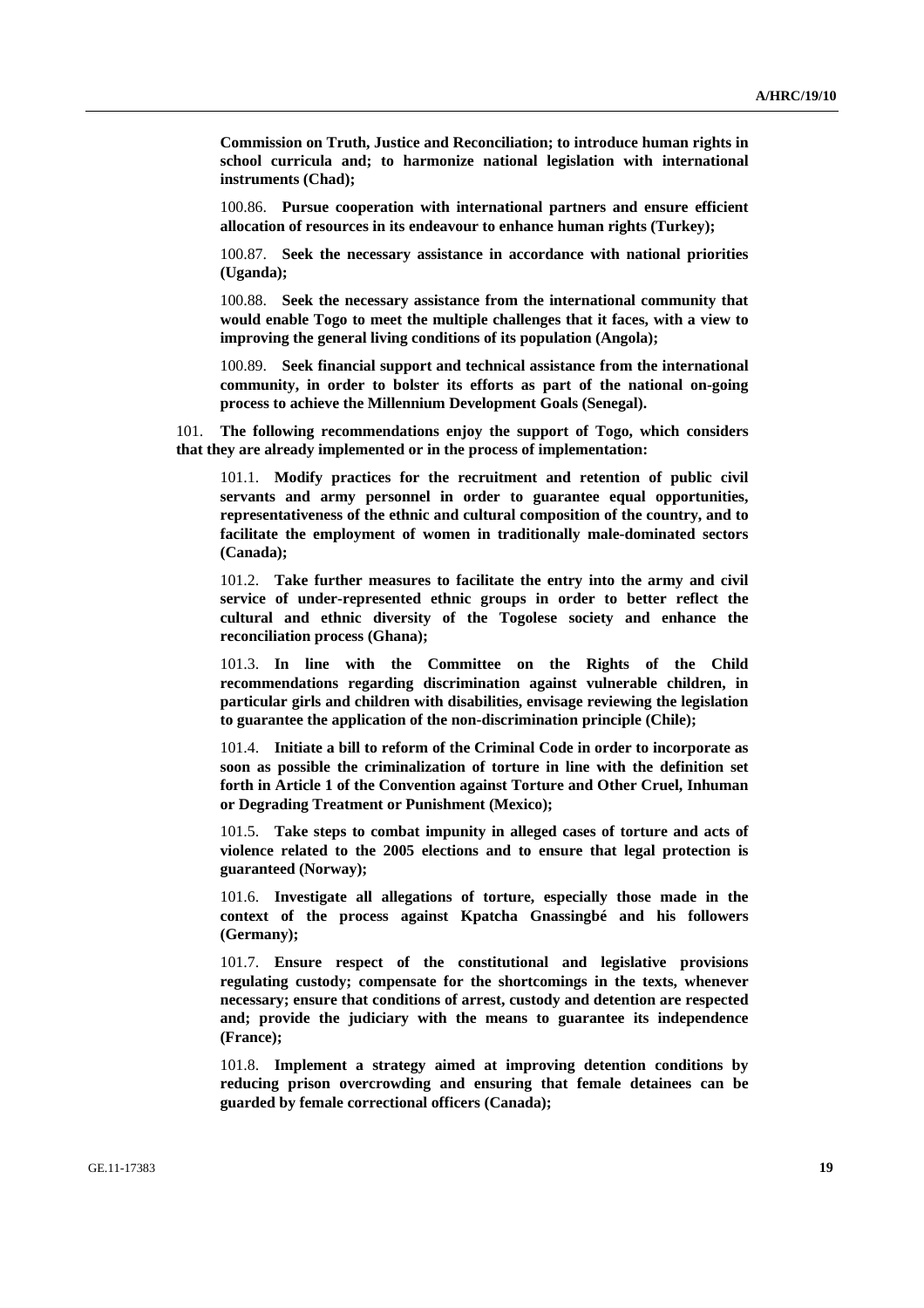101.9. **Accelerate the adoption of a draft bill on alternative measures to detention as a solution to prison overcrowding (Benin);** 

101.10. **Take steps to ensure that female prisoners are guarded by female prison officers exclusively (Norway);** 

101.11. **Improve the detention conditions in prisons and modernize these detention facilities (Germany);** 

101.12. **Include sale and abduction of children in the data collection system of the National Commission for the Care and Social Reintegration of Child Victims of Trafficking with a view to guarantee the operational continuity and effectiveness of the commitments undertaken through the cooperation agreements to combat trafficking in children (Mexico);** 

101.13. **Take adequate measures to counter the worrying increase of violence against, abuse and sexual exploitation of children, by ensuring the implementation of applicable laws including through awareness and education programmes targeting more particularly parents, teachers, correctional officers and other relevant professionals (Canada);** 

101.14. **Strengthen the judiciary by improving its functioning, capacity and in particular the election system of the courts and by promoting its full independence from the other State's powers and, proceed without delay to comprehensively implement the programme for the modernization of the judicial system (Spain);** 

101.15. **Take steps to guarantee the enjoyment of freedom of expression and freedom to demonstrate (Ghana);** 

101.16. **Take further steps to protect freedom of expression and opinion, in line with its obligations under the International Covenant on Civil and Political Rights (Australia);** 

101.17. **Ensure the full enjoyment of freedom of expression for all and protect the freedom of the media (Slovenia);** 

101.18. **Take steps to create an environment conducive to a free and independent media which allows freedom of expression (United Kingdom of Great Britain and Northern Ireland);** 

101.19. **Incorporate human rights consideration into poverty alleviation projects (Islamic Republic of Iran);** 

101.20. **Envisage extending the mandatory health insurance for civil servants, as necessary, to employees of the private sector (Morocco);** 

101.21. **Ensure that HIV education is systematically included in technical training courses (Islamic Republic of Iran);** 

101.22. **Take measures to ensure free and compulsory primary education (Brazil);** 

101.23. **Codify existing policies regulating the granting of asylum and refugee status (United States of America).**

102. **The following recommendations will be examined by Togo, which will provide responses in due time, but no later than the nineteenth session of the Human Rights Council in March 2012:**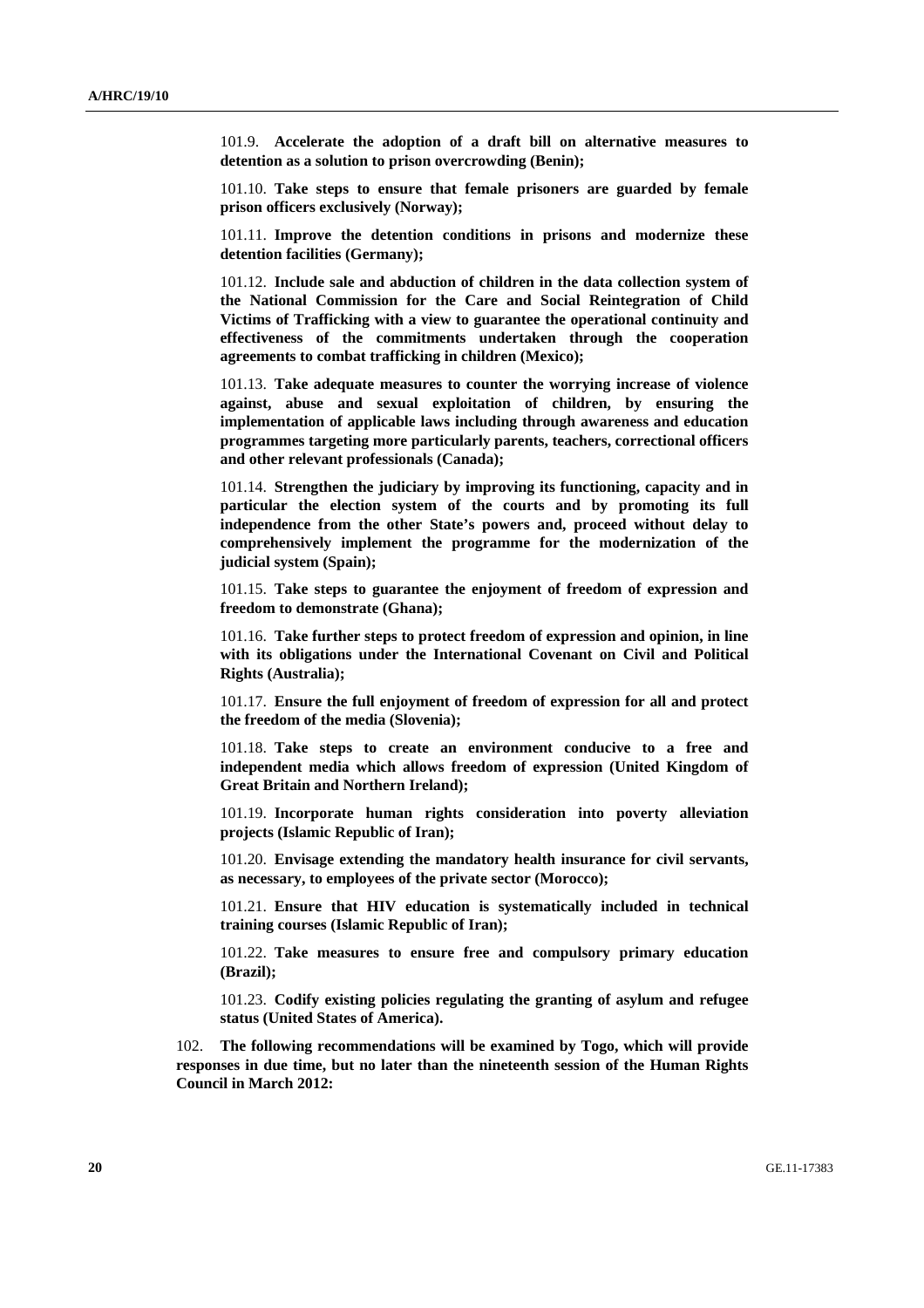102.1. **Consider acceding to the optional Protocol to the Convention on the Elimination of all Forms of Discrimination against Women (Brazil);** 

102.2. **Ratify or accede to, where appropriate, the Optional Protocol to the Convention on the Elimination of All Forms of Discrimination Against Women (Uruguay);** 

102.3. **Ratify the Optional Protocol to the Convention on the Elimination of all Forms of Discrimination against Women (United Kingdom of Great Britain and Northern Ireland);** 

102.4. **Ratify the Optional Protocol to the Convention on the Elimination of All Forms of Discrimination Against Women (Hungary);** 

102.5. **Pursue its efforts in order to complement its commitments towards the promotion and protection of human rights by ratifying the relevant international instruments and, in particular, the 1960 UNESCO Convention Against Discrimination in Education (Republic of Moldova);** 

102.6. **Ratify the UNESCO Convention Against Discrimination in Education (Hungary);** 

102.7. **Study the possibility to ratify the International Convention on the Protection of the Rights of All Migrant Workers and Members of Their Families (Argentina);** 

102.8. **Extend an open and standing invitation to all Special Procedures (Spain);** 

102.9. **Extend a standing invitation to all Special Procedures of the Human Rights Council (Uruguay);** 

102.10. **Consider extending a standing invitation to all Special Procedures of the Human Rights Council (Latvia).** 

103. **The recommendations below did not enjoy the support of Togo:**

103.1. **Sign and ratify at the earliest the Rome Statute of the International Criminal Court (France);** 

103.2. **Ratify or accede to, where appropriate, the Rome Statute of the International Criminal Court (Uruguay);** 

103.3. **Ratify the Statute of Rome on the International Criminal Court (United Kingdom of Great Britain and Northern Ireland);** 

103.4. **Consider acceding to the Rome Statue of the International Criminal Court (Brazil);** 

103.5. **Ratify the Rome Statute of the International Criminal Court, including the accession the Agreement on the Privileges and Immunities (Slovakia);** 

103.6. **Ratify the Optional Protocol to the International Covenant on Economic, Social and Cultural Rights (Spain);** 

103.7. **Amend legislation to ensure that sexual orientation and gender identity are included as prohibited grounds for discrimination (Canada);** 

103.8. **Strengthen the measures aimed at prohibiting discrimination based on sexual orientation (Argentina);** 

103.9. **Repeal legislation criminalising homosexuality, and introduce policies aimed at ending discrimination against homosexuals (Australia);**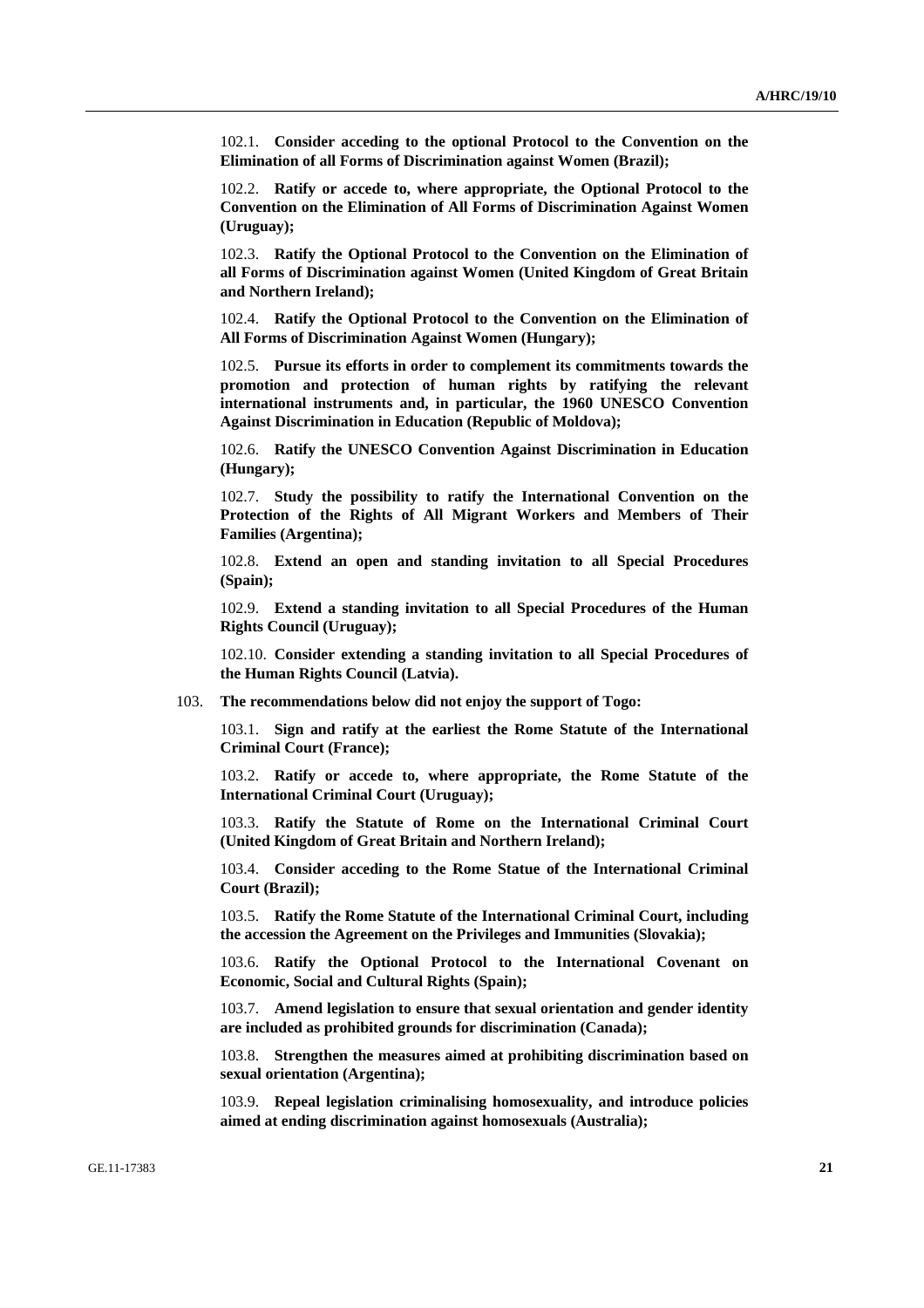103.10. **Consider decriminalizing sexual relations between consented adults of the same sex (Brazil);** 

103.11. **With respect to the situation of the rights of Lesbian, Gay, Bisexual and Transgender people, adopt policy and legislative measures to establish a specific framework for the protection against discrimination based on sexual orientation, together with the suppression of penal provisions which criminalize sexual relations between consented adults of the same sex and; launch public awareness-raising campaigns on this issue (Spain).** 

104. **All conclusions and recommendations contained in the present report reflect the position of the submitting States and the State under review. They should not be construed as endorsed by the Working Group as a whole.**